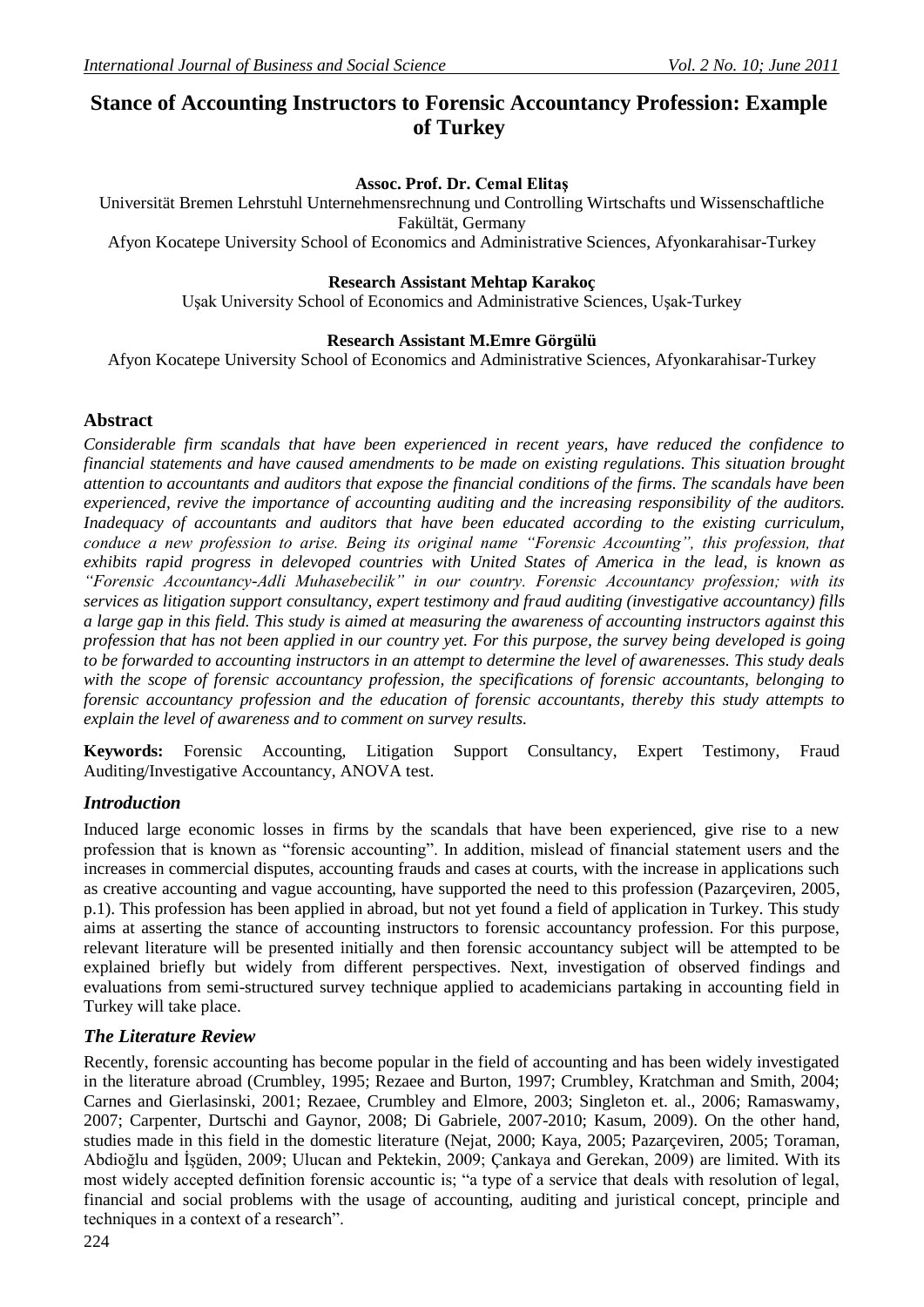The concept of forensic accounting first brought in to the literature by Maurice E. Peloubet in the year 1946. Although, initially the concept was solely used for juridical cases, in time accountants found themselves in forensic accounting (Kaya, 2005, p.51). From 1980"s onwards, Being its original name "Forensic Accounting", this profession has become widespread in delevoped countries with United States of America in the lead. The word forensic with its lexical meaning can be explained as "belonging to the court", "accepted as a standard in juridical cases" (Bozkurt, 2000, p.56). This profession was translated into our language as "adli muhasebe-forensic accounting" and practitioners of this profession is called "adli muhasebeci-forensic accountant". Considering the name of forensic accounting, we can say that, "forensic accounting; is a type of speciality that attempts to resolve the legal problems experienced by firms with the help of financial data".

We have already expressed that when analyzed, studies in the domestic literature concerning the concept of forensic accounting are limited. Bozkurt (2000) in his study, attempted to introduce the profession to Turkey with the dimensions of scope and the necessity reasons of the profession of forensic accountancy. In his study, the most emphasized important subject was the magnitude of Turkey"s need to the forensic accountancy profession. The author thinks that Turkey has the necessary infrastructure and accumulation to form the profession and that this profession needs to be bringing in to Turkey by organizing systematically. Further, Kaya (2005), while explaining the profession of forensic accountancy in detail, also dealt with its essentiality and applicability for Turkey. He indicates that, with forensic accountancy professional education using a precedure suitable for the conditions of Turkey, in averting suffered losses of firms due to fraud and corruption, effective results can be achieved. Pazarçeviren (2005) in his study, examined a forensic accounting suit experienced by Mooresville Honda firm as a case study. In his conclusion, he pointed out the differences between accountants, independent auditors and internal auditors and forensic accountants and he emphasized the expectation that forensic accountants, due to the education they received, may be more successful in struggle with fraud.

Toroman, Abdioğlu and İşgüden (2009) in their study, examined the profession of forensic accountancy in the dimension of laundering of illicit money. Forensic accountants are seen as profession elements who provide professional assistance in the struggle with crime and are expected to provide assistance - with their technical knowledge, skill and experiences - in execution and conclusion of the investigation related with the crime of money laundering. This assistance, can take the forms of pre-suit; litigation support consultancy, fraud auditing or investigative accountancy and of process of a suit as assisting the lawyers or bearing the title of expert testifier by expressing his opinion to the court. In addition, Ulucan and Pektekin (2009) in their study, while emphasizing the increasing importance of information technologies in accounting auditing, they also dealt with the data mining technique that the forensic accountant can benefit from when facing with arising corruption when technology is being used for vicious purposes and struggle with this corruption.

They indicate that with data mining - as one of the methods used by forensic accountants - financial statements can be analyzed punctiliously, and data mining can provide means to determine and prevent the realized or potential losses of firms. Çankaya and Gerekan (2009) in their study, while introducing the profession of fraud auditing or investigative accountancy which perceived as an extend of forensic accounting, they presented the standards and the professional ethic rules about the profession developed by Association of Certified Fraud Examiners-ACFE whose headquarters is established in the United States. In conclusion of their study, in terms of Turkey, they emphasized the need to determine an institution that satistfy the necessary education conditions in order to achieve the development of the profession and provide services in this field and the need to make the necessary juridical regulations accordingly.

Among studies made by foreign authors about forensic acoounting, there are some empirical studies along with teoretical studies. While some of these authors (Crumbley, 1995; Crumbley, Kratchman and Smith, 2004; Singleton et. al., 2006; Di Gabriele, 2007-2010; Kasum, 2009) laid emphasis on the forensic accounting, some (Rezaee and Burton, 1997; Carnes and Gierlasinski, 2001; Rezaee, Crumbley and Elmore, 2003; Ramaswamy, 2007; Carpenter, Durtschi and Gaynor, 2008) made their studies over forensic accountancy education programmes. One of the most important studies about forensic accounting is Crumbley"s (1995). Crumbley in his study, emphasized the emergence of forensic accounting, its extent and its importance. Crumbley, Kratchman and Smith (2004) in their study, with reference to the famous detective Sherlock Holmes underlined forensic accountants" need to work as a detective while they practicing their profession. Singleton et. al. (2006) in their study, laid weight on forensic accounting and fraud auditing. In the book they wrote, while they emphasized fraud auditing and basic concepts of forensic accounting, in protection from fraud they concentrated on topics such as responsibility of the auditors, red tags and fraud detection, protection from fraud and control, forensic accounting with the dimension of expert testimony.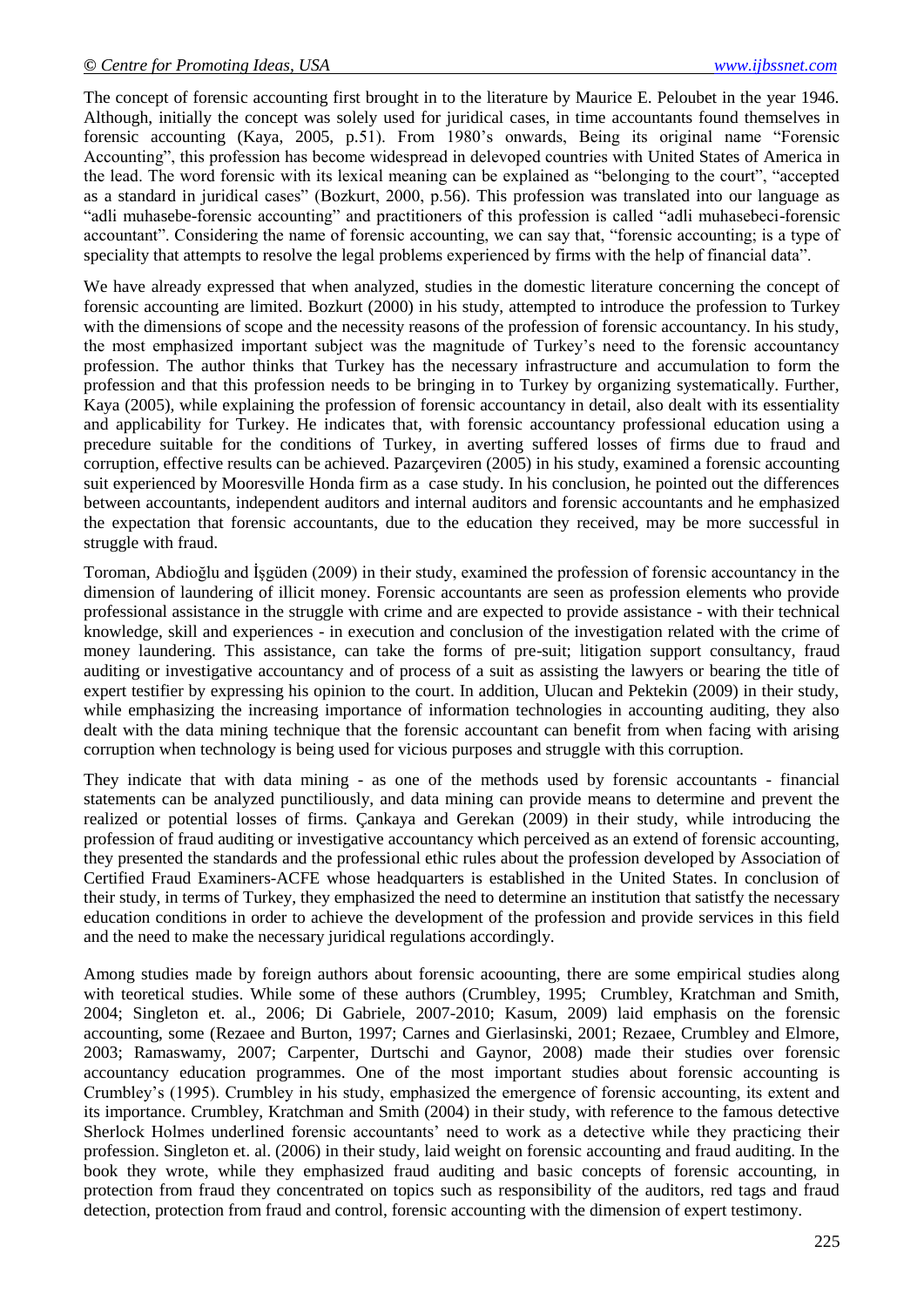Di Gabriele (2007), explored whether a forensic accountant has differences from the users of forensic accounting service, academicians and exercisers in terms of convenient skills. Surveys applied by mail to randomly picked 500 person from each group. 102 exercisers, 72 users and 78 academicians be about 252 persons in total have responded the survey. The emerged conclusion of the study was the necessity of determining the convenient skills for the development of curriculum of the forensic accounting. Kasum (2009) in his mixed exploratory research study of bibliotheca and empiric, attempted to computate whether forensic accountants are more needed in private or government sector in struggle with financial crimes experienced in developing countries. In the conclusion of his study, it ensued that government sector needs forensic accountants much more. Di Gabriele (2010) made an empirical study over expert testimony transparency perceptions devoted to forensic accountants, lawyers and academicians in the field of accounting. According to the results of the surveys applied by the author to 85 academicians, 87 forensic accountants and 86 lawyers; while forensic accountants and lawyers have responded differently in all research points, academicians and forensic accountants have differentiated in majority of the results.

Some of the studies made in the literature abroad deal with forensic accountacy education and education curriculums. The study made by Rezaee and Burton (1997) has been applied to 196 academicians and 213 certified fraud examiners (CFE). In conclusion of the research, although the parties agreed on forensic accounting education should be included to the present accounting curriculum, it ensued that they differentiated in procedure to follow for the education. While fraud auditors asserted that forensic accounting should be taught as a separate lecture, academicians stressed that it should be given within the scope of existing accounting and auditing lectures. Carnes and Gierlasinski (2001) in their study, while underlying forensic accounting skills, they emphasized the supply and demand dimensions of forensic accounting. In conclusion of their study, they indicated that by modifications to be made in the education curriculum of forensic accounting, forensic accountant supply can meet its demand. Rezaee, Crumbley and Elmore (2003) in their study, emphasized the importance, convenience and delivery of forensic accounting education devoted to academicians and exercisers. The results show that; the demand and interest shown to forensic accounting are expected to raise.

In this respect, it is emphasized that there is a need of planning of providing forensic accounting education in much more universities. Both responding groups have indicated that forensic accounting education is going to be beneficial and convenient to accounting students, accounting programmes, accounting profession members and to business life. Ramaswamy (2007) in his study, pointed out the increase in the need of forensic accountants in recent years. He also stated that it is needed for universities to prepare education programmes in order to train qualified forensic accountants and meet the potential future needs. Carpenter, Durtschi and Gaynor (2008) laid emphasis over on increasing benefits of forensic accounting lectures about crimes related with skepticism and fraud. The study they made with this purpose, they observed a group of students to be educated for 7 months. In conclusion of the study, they described the performance of the students that received the education to be promising.

## **Extent of The Profession of Forensic Accountancy**

From 1980"s on, the need for the profession of forensic accountancy has increased particularly in Western countries. Among the reasons of this situation, increase in the number of applications to courts, complexification of commercial transactions, increase in corruption of enterprise employees and challenges experienced in prevention, increase in enterprise failure rates, increasing need of expert support in courts can be considered (Bozkurt, 2000, p.56). In struggle with these mentioned problems, forensic accountants operate in three different areas of activity<sup>1</sup>. These areas are;

- Litigation Support Consultancy
- Expert Testimony
- Fraud Auditing/Investigative Accountancy

#### *Litigation Support Consultancy*

Litigation support consultancy is one of the most extensive areas that forensic accountants provide service. Litigation support consultancy is - with its most broad definition - prior to or in the course of a litigate the service provided in various subjects to concerning lawyers by a forensic accountant (Bozkurt, 2000, p.57).

1

<sup>&</sup>lt;sup>1</sup> Crumbley (1995) and Kaya (2005) in their studies, examied the extent of the profession be about litigation support consultancy and fraud auditing. Due to the importance of expert testimony dimension, our study will examine the extent of forensic accountancy in three major parts.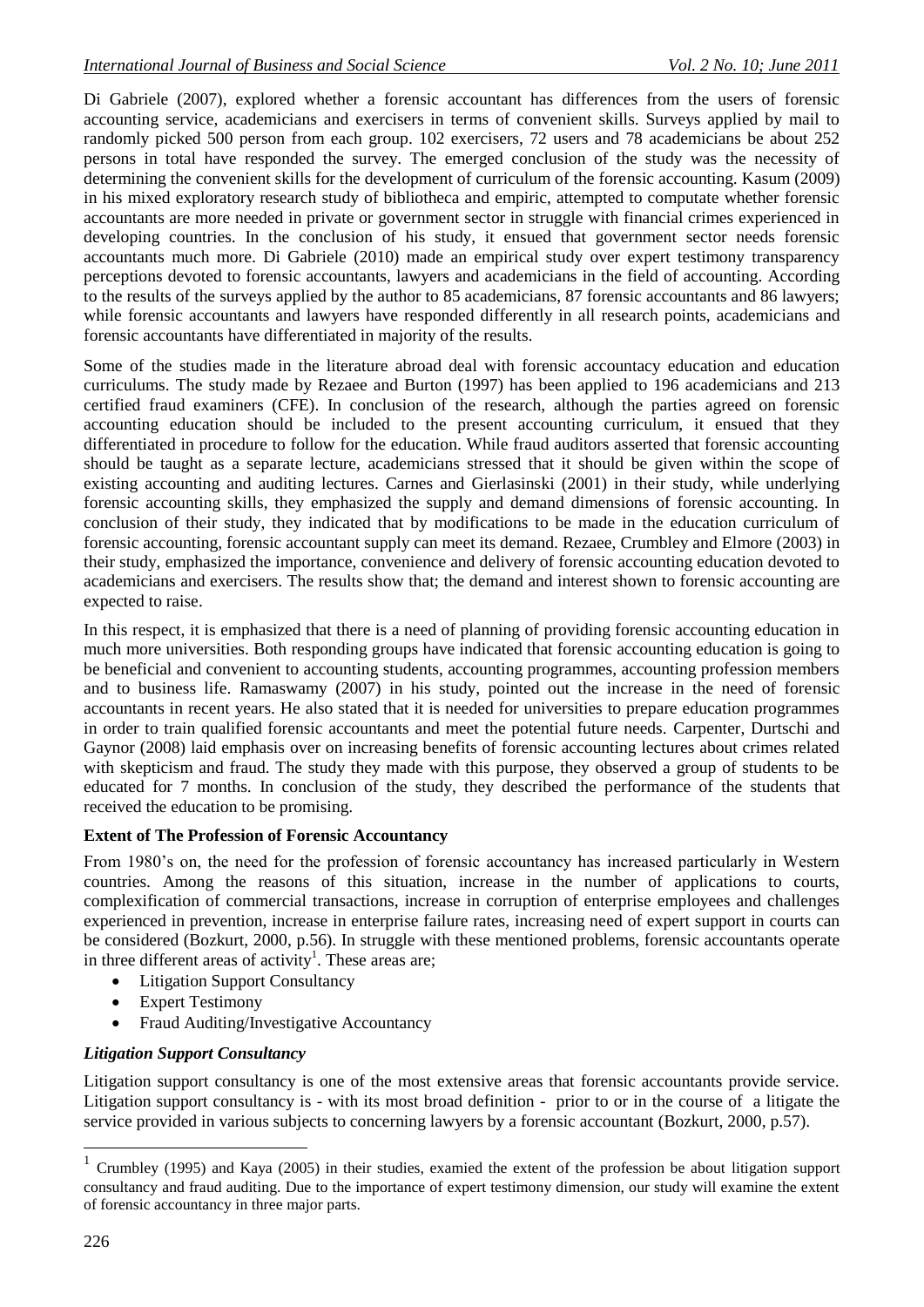According to the definition of American Institute of Certified Public Accountants (AICPA) litigation support consultancy is the professional assistance provided by non legists to legists in a legal process (Crumbley, 1995: 23). For instance, calculating a loss resulted by breach of a contract is a typical litigtion support (Ulucan and Pektekin, 2009, p.65).

Forensic accountants can of help to lawyers in collecting the necessary data and in analysing the collected data. In a legal process interpreting on facts and evidences, examining them and providing expert opinion on data to be presented to the court are among the duties of forensic accountants (Crumbley, 1995, p.23).

Service areas of litigation support consultancy are notably broad. Some of them are (Bozkurt, 2000, p.57);

- All kinds of corruption litigates,
- Enterprise assessments,
- Damage and loss estimations,
- Insurance disputes,
- Rising problems from contracts,
- Rising problems concerning patent, right and trademarks,
- Parting or merger litigates concerning enterprises,
- Bankruptcy litigates,
- Financial disputes concerning divorces,
- Inter-enterprise problems.

#### *Expert Testimony*

The facts that increasing number of economics originated litigates and matters in dispute having become more complex in recent years, have increased the need of expert testimony of forensic accountants. Expert testimony is a means call upon by judges in courts for a litigate to be carried on and to be concluded more reliable (Bozkurt, 2000, p.58). The function of export testifiers here is in the form of technical support. Technical way in question emerges in presenting financial aspect of whatsoever event, in analysing tax concerning transactions, in taking position against the expert testifier of the other party, in interpreting information on documents (Kaya, 2005, p.54).

Incumbent duties of forensic accountants while they provide export testimony service are (Bozkurt, 2000, p.58);

- While making necessary investigations about the litigious question, collecting various data,
- Having an opinion based on the results of analysis made with this data,
- Reflecting the opinion formed to the judges and lawyers in the court in an illuminating and pragmatic way.

Responsibility of forensic accountants in the duty of expert testimony is tremendous. In this respect, forensic accountants should act impartial, objective and independent in their practices. They should be in a creative, soother and commonsensical status, they should explain technical matters in a clear way and they should communicate well with both parties while they fulfil their duty (Bozkurt, 2000, p.58).

#### *Fraud Auditing/Investigative Accountancy*

With its most general definition fraud is falsifying enterprise transaction record documents on purpose with a specific purpose (Erol, 2008, p.230). In recent years experienced increase in fraud cases in enterprises, bring forward the need of expert support in this matter. It would be wrong to expect success in struggle with fraud from accountants, independent auditors and internal auditors that received training according to the existing curriculum. The need for expert support regarding this matter is provided by persons who are called "fraud auditors or investigative accountants" (Bozkurt, 2000, p.58).

Investigative accountancy in general deals with examining crimal matters. For instance; worker theft, real estate fraud, insurance fraud, bribery, investigations regarding crime practice are in the extent of investigative accountancy (Pazarçeviren, 2005, p.5).

Nowadays most encountered fraud subjects are (Bozkurt, 2000, p.58);

- Fraud made by employees against their own enterprise/employer,
- Fraud made by white collar employees,
- Financial statement fraud made by top managers of enterprises in order to mislead those concerned,
- Fraud made concerning investments,
- Commercial bribes and commissions,
- Fraud concerning bank transactions and electronical funds transfer (EFT),
- Credit card, computer and internet frauds.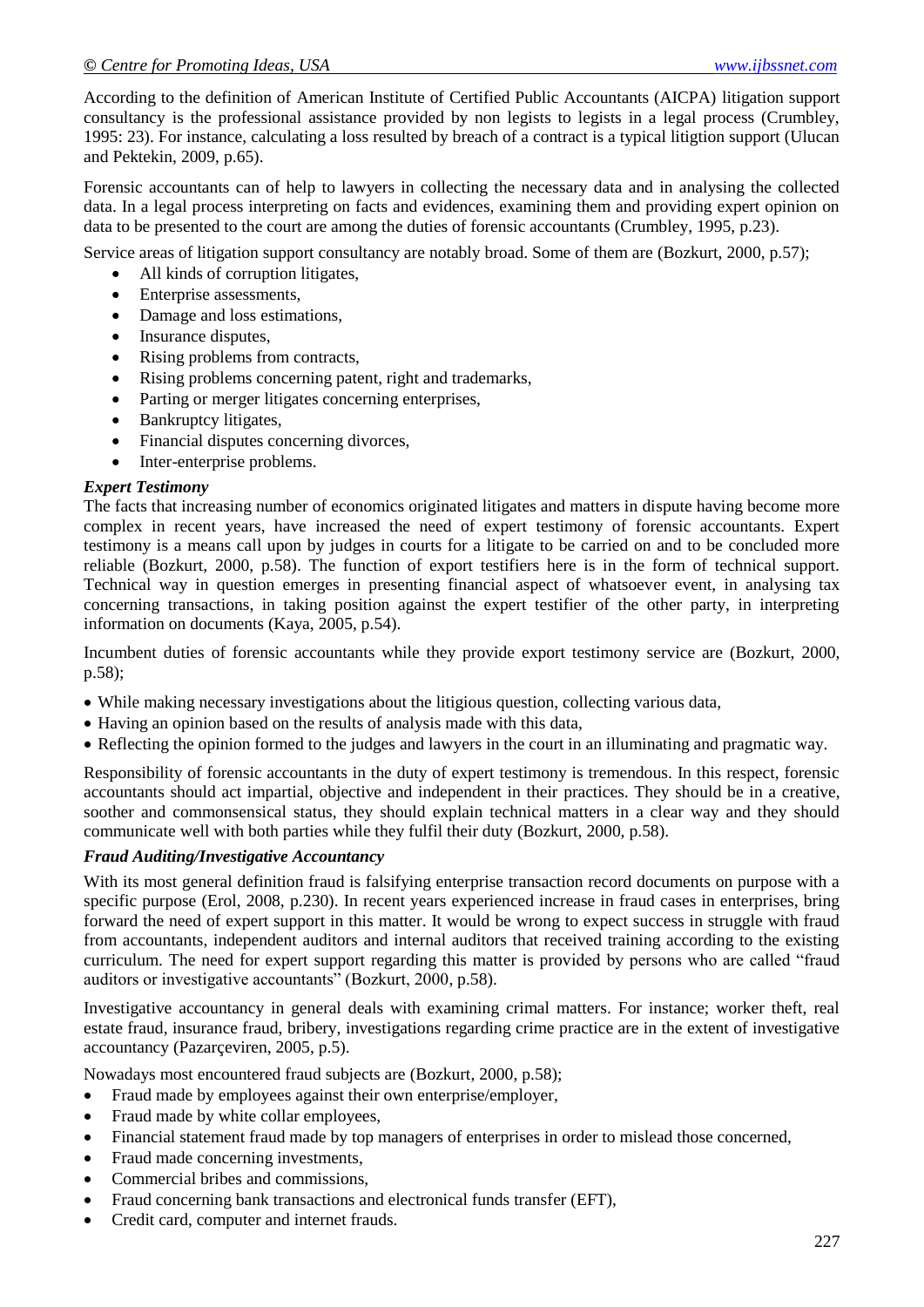When the activity that forensic accountancy contains taken into consideration, importance of the features that forensic accountants need to have emerges. Forensic accountants in contradistinction to normal accountants or auditors, need to bear a number of features and need to have extensive information on some specific subjects (Pazarçeviren, 2005, p.10).

#### **Features of Forensic Accountants**

Due to the reason that forensic accountants specialize in different areas, it is quite hard to specify the qualifications that a forensic accountant needs to have (Kaya, 2005, p.57). We can sort the parties that can need a forensic accountant as lawyers, police forces, insurance companies, banks, courts, business world, government representatives and corporate bodies that are affiliate to the government (Pazarçeviren, 2005, p.4). Forensic accountant needs to have some specific knowledge in some certain subjects in order to meet the needs of those entities, corporations and establishments. Some of them are (Bozkurt, 2000, p.59);

- Intense accounting knowledge,
- Auditing,
- Statistics,
- Computer applications,
- Law.
- Psychology,
- Research techniques,
- Criminology,
- Business management.

Crumley (1995) in his study defines the forensic accountant as a person who "does not accept the apparent worth of the records, instead looks for the background, has a doubt about documents, investigates the real intention, prepares the expert report, by making interviews with individuals reveals the truth with all its details particularly when there is a possibility that some people lie" (Crumbley,1995, p.24). As it can be well understood from the definition, forensic accountants needs to focus more on backgrounds of the events instead of apparent side of them. In general we can sort the individual features that a forensic accountant needs to bear as (Bozkurt, 2000, p.60; Pazarçeviren, 2005, p.10);

- Curiosity: A forensic accountant should be interested in and curious about developments in his profession and he needs to use his professional skepticism.
- Persistency: The forensic accountant should not instantly give up due to encountered challenges, rather he needs to be persistent in proving the stand he defends.
- Creativity: The forensic accountant should be as much as creative as possible he can along with general principles and rules that he needs to obey, and should approach to the events from different perspectives.
- Perception: The forensic acocuntant should evaluate each case both in general and in detail. He should preserve his calmness under pressure, should have a good business perception, should have a sound judgement skill and should make plain, analytical and sensible reasoning dominant over his decisions.
- Skill: A forensic accountant should be successful in written and in verbal communication and should form human relations in a healthy way.

As a result, for persons who want to be forensic accountants it is not sufficient to have just an intense accounting knowledge. Even though they have some specific knowledge, in order to be successful in the profession they also need to carry the individual features mentioned above.

#### **The Training of Forensic Accountants and Being A Forensic Accountancy Profession Member**

With the commence of effective implementation of forensic accounatancy, debates over forensic accountancy training has started. The authors who make researches about forensic accountancy training (Rezaee and Burton, 1997; Carnes and Gierlasinski, 2001; Rezaee, Crumbley and Elmore, 2003; Ramaswamy, 2007) do not reach a consensus over how forensic accountancy training should be done. Forensic accountancy traing can be included to the university curriculum by adding necessary lectures on normal undergraduate programme or by forming a separate graduate programme or by opening a course programme (Bozkurt, 2000, p.60). Rezaee and Burton (1997) in their study, stated which important subjects should be included to forensic accountancy training curriculum. Some of those subjects are; basic concepts of fraud, financial fraud and the responsibility of accountants, internal control assessment and statistical sample, red tags, fraud types, efficient report writing techniques, fraud inspection and prevention from fraud theory, fraud auditing technique, legal system information, process of financial reporting and its analysis, rules of morality and business ethics (Rezaee and Burton, 1997, p.486).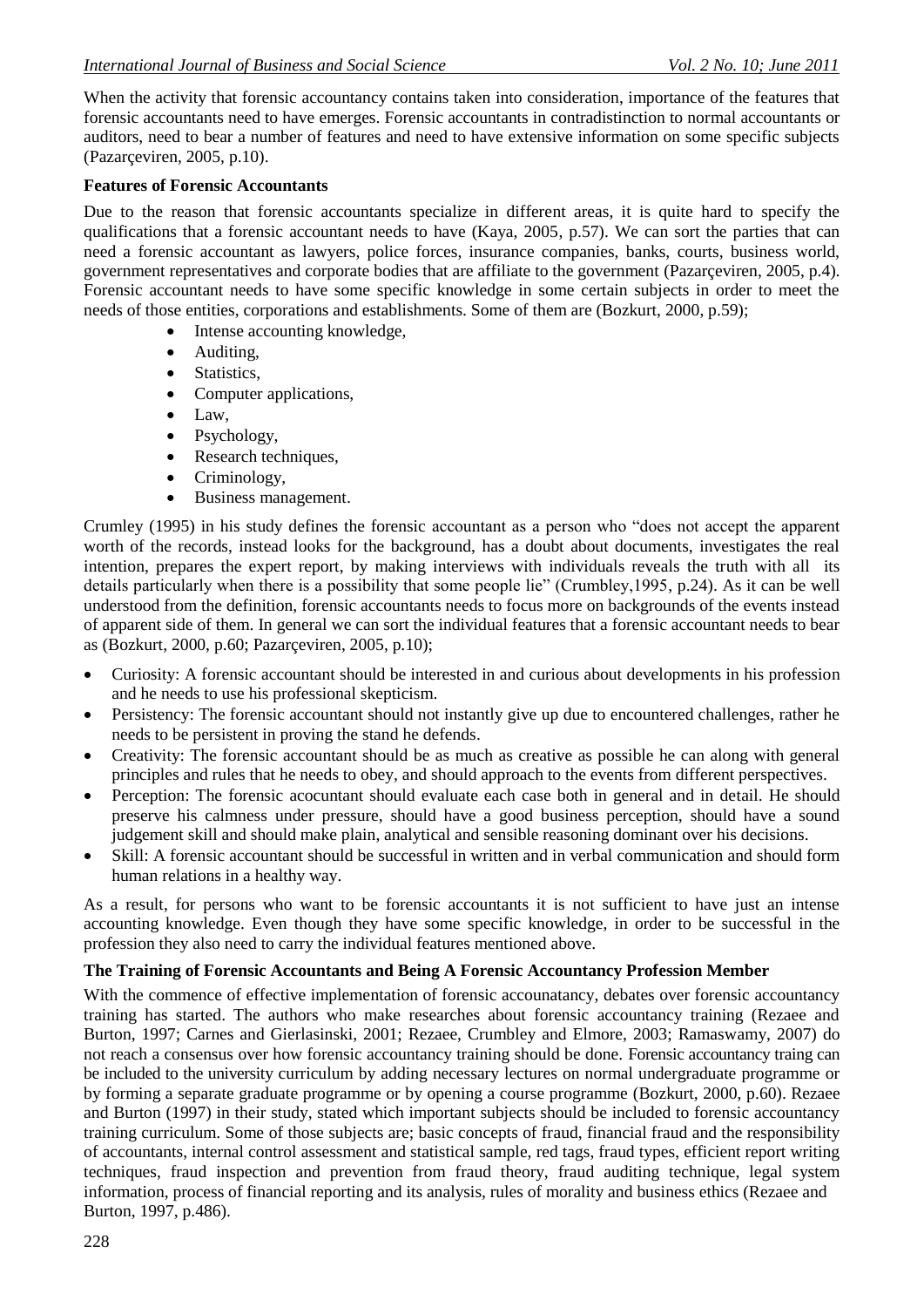In the profession of forensic accountancy training is just a prerequisite. As one of the countries that the profession is applied effectively, in U.S. to be a certificated forensic accountant one must pass through several phases (Bozkurt, 2000, p.60);

- Undergraduate education
- Professional experience for two years
- Being successful in U.S. active ACFE exams covering four major parts as financial transactions, researching, legal elements and criminology.

ACFE organises training and seminars, and makes publications about forensic accountancy and fraud auditing. With its registered professional members close to 25,000 it is regarded as the most important institution in the globe that is active in this field (Bozkurt, 2000, p.61).

#### **Results of The Research**

In this research, measurement of accounting instructors' awareness against the profession of forensic accountancy - that has no application in Turkey yet - is aimed. The scope of the research contains instructors assigned in Turkish Universities" accounting-finance field. In consequence of the surveys made, 144 instructors' opinions have been taken. In evaluating the survey results packaged software of SPSS 15 has been benefited from. Our survey is consisted of 2 parts. In the first one questions asked for instructors' demographic features. In the second part, it is attempted to examine instructors" opinions about the profession of forensic accountancy by using likert scale. To determine the survey"s reliability, confidence test has been applied. For each question separate frequencies and percentage distributions has been found. With the aim to present the relationships and differences among variables, one way ANOVA (**AN**alysis **O**f **VA**riance) test has been applied.

The reliability of the scale is found with the aid of Cronbach Alfa coefficient that is calculated through Alfa (a) method which is one of the models used in reliability analysis. Depending on the Alfa coefficient, if reliability of the scale is  $0.60 \le \alpha \le 0.80$  then scale is fairly reliable. With its 0.67 scale, our study is then proven to be fairly reliable (Kalaycı, 2008, p.405).

Among instructors subject to our research 67.4% are male and 32.6% are female. Among instructors participating in our survey 9% are professors, 11.1% are associate professors, 34.8% are assistant professors, 20.8% are lecturers and 24.3% are research assistants. Among our instructors 4.2% have a bachelor"s degree, 22.2% have a master"s degree and 73.6% have a ph.d. degree. Among instructors subject to our research 17.4% are between the ages of 20-29, 51.4% are between the ages of 30-39, 19.4% are between the ages of 40-49 and 11.8% are 50 years old or above. If we take our instructors" working years into consideration, then 18.8% have between 1-5 years, 28.5% have between 6-10 years, 27.7% have between 11-15 years and 25% have 16 years or above professional experience.

| <b>rapid 1.</b> Demographical Features<br>$\frac{6}{9}$<br>Demographical<br><b>Frequency</b> |                    |     |      |  |  |
|----------------------------------------------------------------------------------------------|--------------------|-----|------|--|--|
| <b>Features</b>                                                                              |                    |     |      |  |  |
| <b>Gender</b>                                                                                | Female             | 47  | 32.6 |  |  |
|                                                                                              | Male               | 97  | 67.4 |  |  |
| <b>Working</b>                                                                               | $1-5$ years        | 27  | 18.8 |  |  |
| <b>Years</b>                                                                                 | 6-10 years         | 41  | 28.5 |  |  |
|                                                                                              | $11-15$ years      | 40  | 27.8 |  |  |
|                                                                                              | 16 years and above | 36  | 25.0 |  |  |
| <b>Title</b>                                                                                 | Prof.Dr.           | 13  | 9.0  |  |  |
|                                                                                              | Assoc.ProfDr.      | 16  | 11.1 |  |  |
|                                                                                              | Assist.Prof.Dr.    | 50  | 34.7 |  |  |
|                                                                                              | Lecturer           | 30  | 20.8 |  |  |
|                                                                                              | Research Assist.   | 35  | 24.3 |  |  |
| Age                                                                                          | 20-29              | 25  | 17.4 |  |  |
|                                                                                              | 30-39              | 74  | 51.4 |  |  |
|                                                                                              | 40-49              | 28  | 19.4 |  |  |
|                                                                                              | 50 and above       | 17  | 11.8 |  |  |
| <b>State of</b>                                                                              | Bachelor's Degree  | 6   | 4.2  |  |  |
| <b>Education</b>                                                                             | Master's Degree    | 32  | 22.2 |  |  |
|                                                                                              | Ph.D. Degree       | 106 | 73.6 |  |  |
|                                                                                              | Total              | 144 | 100  |  |  |

While the results are interpreted, the choices of "absolutely disagree and disagree" are going to be interpreted as "disagree" and the choices of "absolutely agree and agree" are going to be interpreted as "agree".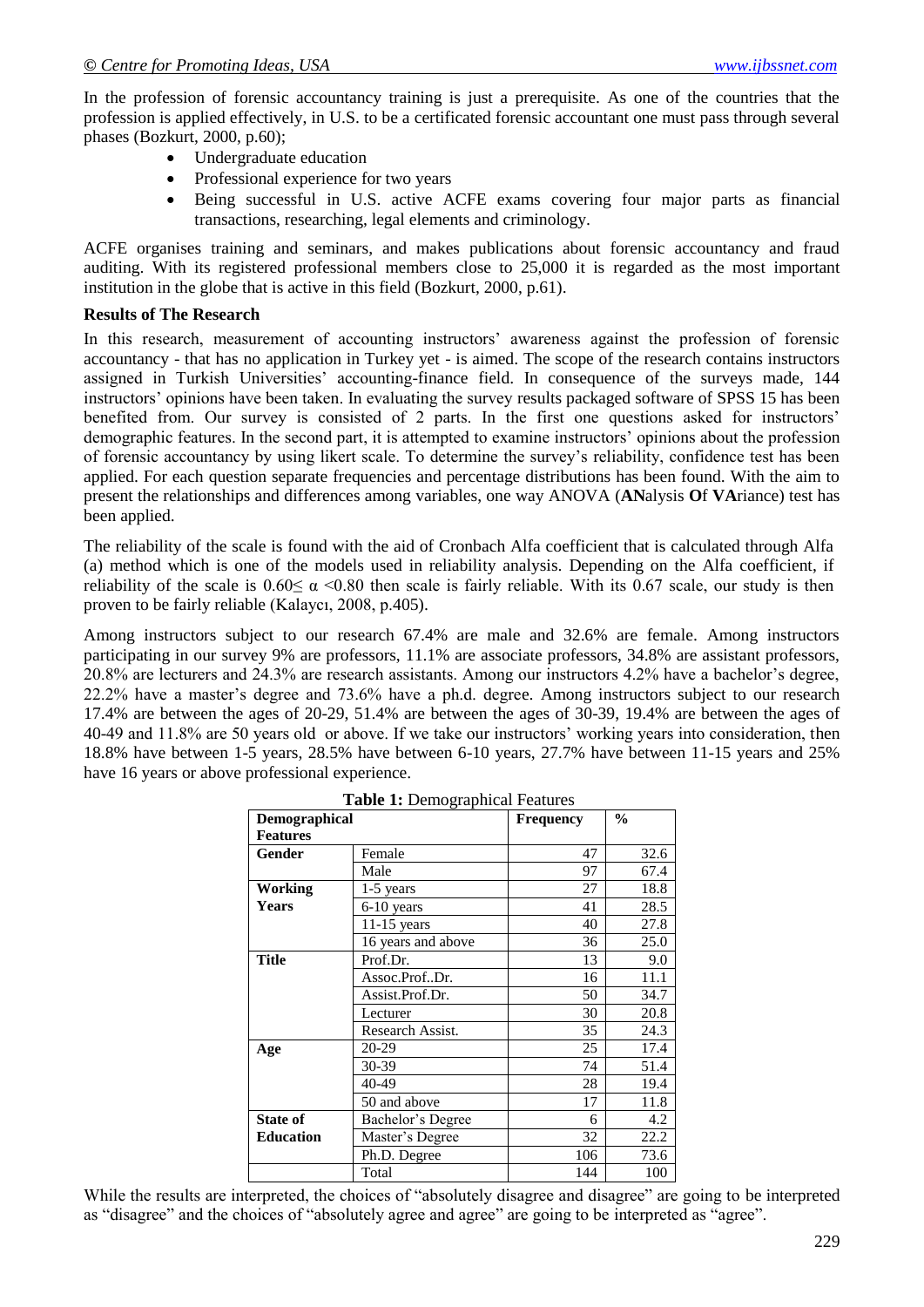|                                                                              |                                               | Frequency        | $\frac{0}{0}$     |
|------------------------------------------------------------------------------|-----------------------------------------------|------------------|-------------------|
| To be successful in the profession of forensic accountancy, an intense       | <b>Absolutely Agree</b>                       | 28               | 19.4              |
| accounting education is sufficient.                                          | Agree                                         | 50               | 34.7              |
|                                                                              | <b>Neutral</b>                                | 12               | 8.3               |
|                                                                              | <b>Disagree</b>                               | 48               | 33.3              |
|                                                                              | <b>Absolutely Disagree</b>                    | 6                | 4.2               |
| In terms of infrastructure, our country is ready for the application of the  | <b>Absolutely Agree</b>                       | 3                | 2.1               |
| profession of forensic accountancy.                                          | Agree                                         | 19               | 13.2              |
|                                                                              | <b>Neutral</b>                                | 47               | 32.6              |
|                                                                              | <b>Disagree</b>                               | 68               | 47.2              |
|                                                                              |                                               |                  |                   |
|                                                                              | <b>Absolutely Disagree</b>                    | 7                | 4.9               |
| Specific knowledge and experience of forensic accountants plays an important | <b>Absolutely Agree</b>                       | 64               | 44.4              |
| role to be successful in the profession.                                     | Agree                                         | 77               | 53.5              |
|                                                                              | <b>Neutral</b>                                |                  |                   |
|                                                                              | <b>Disagree</b>                               | $\overline{2}$   | 1.4               |
|                                                                              | <b>Absolutely Disagree</b>                    | 1                | .7                |
| With the application of forensic accountancy in our country,                 | <b>Absolutely Agree</b>                       | 40               | 27.8              |
| the profession of accountancy will have gain prestige.                       | Agree                                         | 72               | 50.0              |
|                                                                              | <b>Neutral</b>                                | 21               | 14.6              |
|                                                                              | <b>Disagree</b>                               | 8                | 5.6               |
|                                                                              | <b>Absolutely Disagree</b>                    | $\boldsymbol{2}$ | 1.4               |
| As the service of expertise in our country is at sufficient level,           | <b>Absolutely Agree</b>                       | 3                | 2.1               |
| there is no need for the service of "litigation support consultancy".        | Agree                                         | 7                | 4.9               |
|                                                                              | <b>Neutral</b>                                | 24               | 16.7              |
|                                                                              | <b>Disagree</b>                               | 90               | 62.5              |
|                                                                              | <b>Absolutely Disagree</b>                    | 20               | 13.9              |
|                                                                              |                                               |                  |                   |
| In struggling against the crime of laundering,                               | <b>Absolutely Agree</b>                       | 20               | 13.9              |
| forensic accountants are expected to raise the success ratio.                | Agree                                         | 76               | 52.8              |
|                                                                              | <b>Neutral</b>                                | 41               | 28.5              |
|                                                                              | <b>Disagree</b>                               | 4                | 2.8               |
|                                                                              | <b>Absolutely Disagree</b>                    | 1                | .7                |
| Legal reforms made on frauding in our country are at sufficient              | <b>Absolutely Agree</b>                       | $\overline{2}$   | 1.4               |
| level.                                                                       | Agree                                         | 10               | 6.9               |
|                                                                              | <b>Neutral</b>                                | 24               | 16.7              |
|                                                                              | <b>Disagree</b>                               | 91               | 63.2              |
|                                                                              | <b>Absolutely Disagree</b>                    | 15               | 10.4              |
| In the subject of struggle against frauding, accountants and                 | <b>Absolutely Agree</b>                       | 1                | .7                |
| auditors that are trained according to the general standards                 | Agree                                         | 10               | 6.9               |
| are sufficient.                                                              | <b>Neutral</b>                                | 23               | 16.0              |
|                                                                              | <b>Disagree</b>                               | 94               | 65.3              |
|                                                                              | <b>Absolutely Disagree</b>                    | 14               | 9.7               |
|                                                                              |                                               |                  |                   |
| Forensic accountants are expexted to provide support for                     | <b>Absolutely Agree</b>                       | 16               | 11.1              |
| internal controlling activities.                                             | Agree                                         | 88               | 61.1              |
|                                                                              | <b>Neutral</b>                                | 21               | 14.6              |
|                                                                              | <b>Disagree</b>                               | 18               | 12.5              |
|                                                                              | <b>Absolutely Disagree</b>                    | 1                | $\cdot$           |
|                                                                              |                                               | Frequency        | %                 |
| In our country there is a need for institutions and organizations            | <b>Absolutely Agree</b>                       | 51               | 35.4              |
| that can direct the profession into activities like seminars,                | Agree                                         | 81               | 56.3              |
| publications, etc.                                                           | <b>Neutral</b>                                | 5                | 3.5               |
|                                                                              | <b>Disagree</b>                               | 5                | 3.5               |
|                                                                              | <b>Absolutely Disagree</b>                    | $\overline{2}$   | 1.4               |
| With the training and seminars will be given by concerning                   | <b>Absolutely Agree</b>                       | 49               | 34.0              |
| institutions, awareness of the profession can be created.                    | Agree                                         | 91               | 63.2              |
|                                                                              | <b>Neutral</b>                                |                  | $\cdot$           |
|                                                                              |                                               | $\mathbf{1}$     | $\cdot$           |
|                                                                              | <b>Disagree</b>                               | 1                | 1.4               |
|                                                                              | <b>Absolutely Disagree</b>                    | $\mathbf{2}$     |                   |
| For the profession of forensic accountancy to be successful                  | <b>Absolutely Agree</b>                       | 27               | 18.8              |
| in the long-run, higher education institutions will need to                  | Agree                                         | 77               | 53.5              |
| change their training programmes.                                            | <b>Neutral</b>                                | 25               | 17.4              |
|                                                                              | <b>Disagree</b>                               | 13               | 9.0               |
|                                                                              | <b>Absolutely Disagree</b>                    | $\overline{2}$   | 1.4               |
| For the profession of forensic accountancy to achieve a                      | <b>Absolutely Agree</b>                       | 44               | 30.6              |
| professional structure, certification activities will need to                | Agree                                         | 86               | 59.7              |
| be done by competent authorities in our country.                             | <b>Neutral</b>                                | 8                | 5.6               |
|                                                                              | <b>Disagree</b>                               | 4                | 2.8               |
|                                                                              | <b>Absolutely Disagree</b>                    | $\mathbf{1}$     | $\cdot$           |
| The profession of forensic accountancy will create an innovational           | <b>Absolutely Agree</b>                       | 47               | 32.6              |
| effect to the profession of accountancy.                                     | Agree                                         | 73               | 50.7              |
|                                                                              | <b>Neutral</b>                                | 14               | 9.7               |
|                                                                              |                                               |                  |                   |
|                                                                              |                                               |                  |                   |
|                                                                              | <b>Disagree</b><br><b>Absolutely Disagree</b> | 9<br>1           | 6.3<br>$\cdot$ .7 |

### **Table 2:** Questions Concerning the Profession of Forensic Accountancy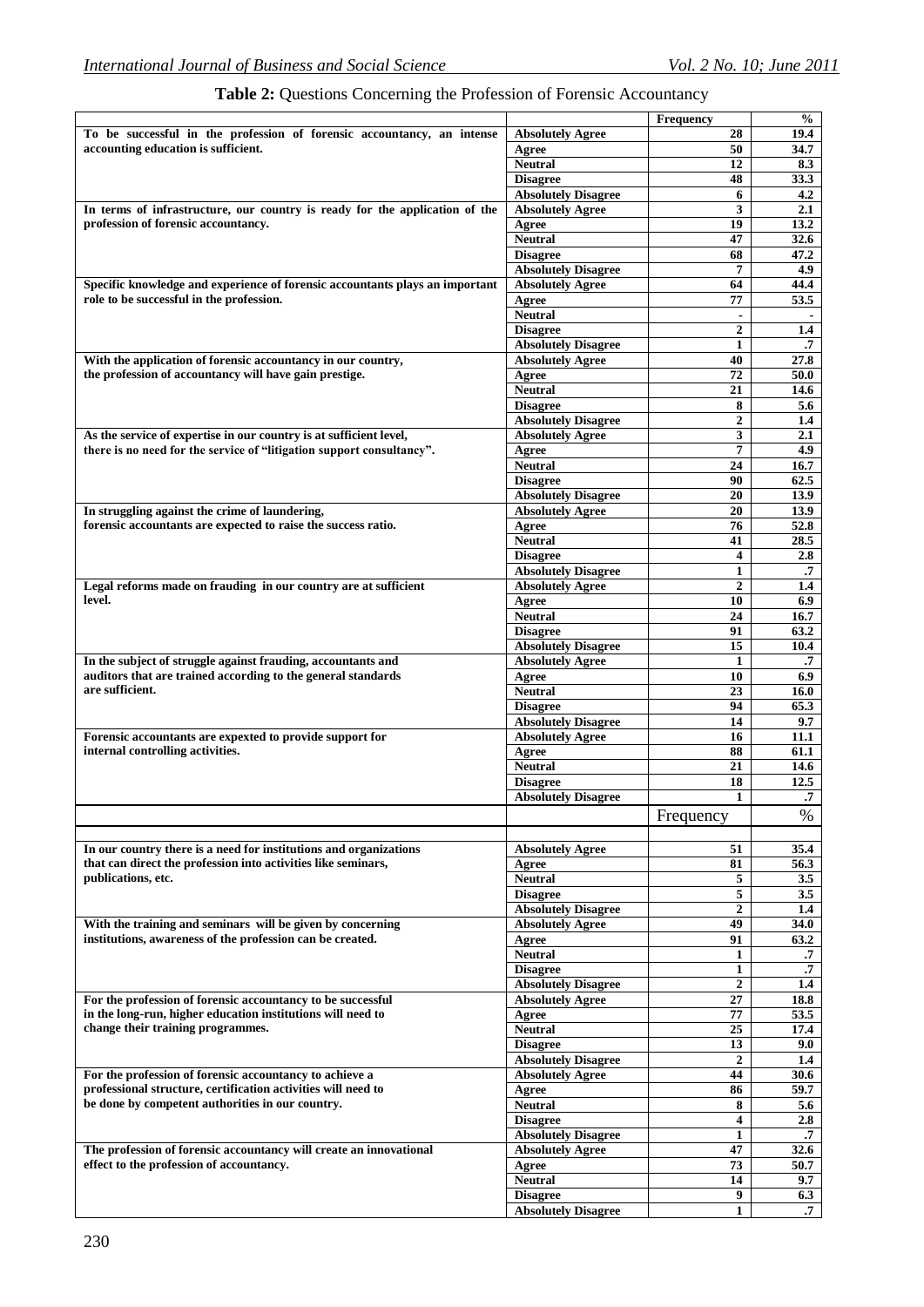- Among instructors subject to our research 52.1% think that in terms of infrastructure Turkey is not ready for the application of the profession of forensic accountancy, while 15.3% think that she is ready for it. In this subject 32.6% of our instructors remained indecisive.
- 77.8% of the instructors think that with the application of forensic accountancy in Turkey, the profession of accountancy will have gain prestige.
- Among instructors subject to our research 91.7% substantial majority indicated that in Turkey there is a need for institutions and organizations that can direct the profession into activities like seminars, publications, etc.
- 97.2% of the instructors indicated that with the training and seminars given by concerning institutions, awareness of the profession can be created.
- Among instructors subject to our research 72.3% indicate that for the profession of forensic accountancy to be successful in the long-run, higher education institutions need to change their training programmes while 10.4% assert that there is no need to change and 17.4% remained indicisive in this subject.
- 83.3% of instructors indicate that the profession of forensic accountancy will create an innovational effect to the profession of accountancy.
- Among instructors subject to our research 75% assert that in the subject of struggle against frauding, accountants and auditors that are trained according to the general standards are not sufficient.
- 54.1% of the instructors think that to be successful in the profession of forensic accountancy, an intense accounting education is sufficient, while 37.5% assert that it is not sufficient. 8.3% of them remained indicisive in this subject.

Basic assumption of the one way ANOVA test is the homogeneity of the variances. Among our variables descriptive statistics of those have homogenous variances are as follows:

|                                               |            |     |        | Standard  | Standard |           | 95% Confidence Interval |
|-----------------------------------------------|------------|-----|--------|-----------|----------|-----------|-------------------------|
|                                               |            | N   | Mean   | Deviation | Error    | Low Limit | <b>High Limit</b>       |
| In terms of                                   | Prof.      | 13  | 3.3077 | 1.10940   | .30769   | 2.6373    | 3.9781                  |
| infrastructure, our                           | Assoc. P.  | 16  | 3.3125 | 1.07819   | .26955   | 2.7380    | 3.8870                  |
| country is ready for                          | Assist. P. | 50  | 3.3000 | .73540    | .10400   | 3.0910    | 3.5090                  |
| the application of<br>the profession of       | Lecturer   | 30  | 3.2333 | .81720    | .14920   | 2.9282    | 3.5385                  |
| forensic                                      | R. Assist. | 35  | 3.7429 | .78000    | .13184   | 3.4749    | 4.0108                  |
| accountancy.                                  | Total      | 144 | 3.3958 | .85459    | .07122   | 3.2551    | 3.5366                  |
| To be successful in                           | Prof.      | 13  | 2.7692 | 1.42325   | .39474   | 1.9092    | 3.6293                  |
| the profession of                             | Assoc. P.  | 16  | 3.0000 | 1.36626   | .34157   | 2.2720    | 3.7280                  |
| forensic                                      | Assist. P. | 50  | 2.6400 | 1.13856   | .16102   | 2.3164    | 2.9636                  |
| accountancy, an<br>intense accounting         | Lecturer   | 30  | 2.6333 | 1.27261   | .23235   | 2.1581    | 3.1085                  |
| education is                                  | R. Assist. | 35  | 2.6000 | 1.26491   | .21381   | 2.1655    | 3.0345                  |
| sufficient.                                   | Total      | 144 | 2.6806 | 1.23839   | .10320   | 2.4766    | 2.8845                  |
| Specific knowledge                            | Prof.      | 13  | 1.6154 | .50637    | .14044   | 1.3094    | 1.9214                  |
| and experience of                             | Assoc. P.  | 16  | 1.7500 | 1.00000   | .25000   | 1.2171    | 2.2829                  |
| forensic accountants                          | Assist. P. | 50  | 1.5000 | .50508    | .07143   | 1.3565    | 1.6435                  |
| plays an important<br>role to be successful   | Lecturer   | 30  | 1.6333 | .66868    | .12208   | 1.3836    | 1.8830                  |
| in the profession.                            | R. Assist. | 35  | 1.6571 | .63906    | .10802   | 1.4376    | 1.8767                  |
|                                               | Total      | 144 | 1.6042 | .63926    | .05327   | 1.4989    | 1.7095                  |
| In struggling against                         | Prof.      | 11  | 2.4545 | .68755    | .20730   | 1.9926    | 2.9164                  |
| the crime of launderin                        | Assoc. P.  | 16  | 2.8125 | 1.04682   | .26171   | 2.2547    | 3.3703                  |
| forensic accountants<br>are expected to raise | Assist. P. | 50  | 2.1600 | .65027    | .09196   | 1.9752    | 2.3448                  |
| the success ratio.                            | Lecturer   | 30  | 2.1333 | .62881    | .11480   | 1.8985    | 2.3681                  |
|                                               | R. Assist. | 35  | 2.0571 | .72529    | .12260   | 1.8080    | 2.3063                  |
|                                               | Total      | 142 | 2.2254 | .74752    | .06273   | 2.1013    | 2.3494                  |

**Table 3:** Descriptive Statistical Data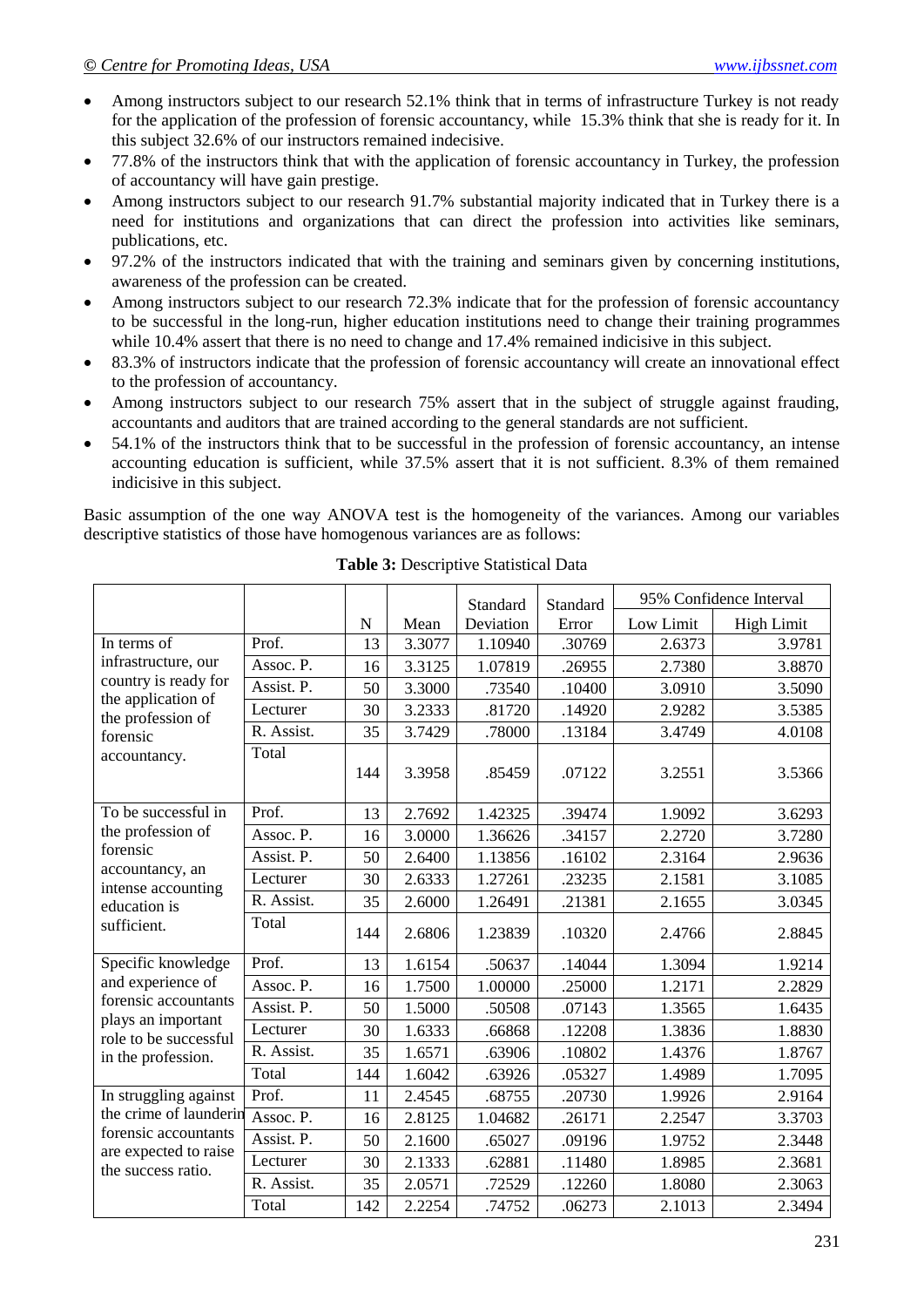*International Journal of Business and Social Science* Vol. 2 No. 10; June 2011

| Legal reforms made o Prof.                                                                                                   |            | 11  | 3.6364 | .80904  | .24393 | 3.0928 | 4.1799 |
|------------------------------------------------------------------------------------------------------------------------------|------------|-----|--------|---------|--------|--------|--------|
| frauding in our count                                                                                                        | Assoc. P.  | 16  | 3.6875 | 1.01448 | .25362 | 3.1469 | 4.2281 |
| are at sufficient level.                                                                                                     | Assist. P. | 50  | 3.8600 | .75620  | .10694 | 3.6451 | 4.0749 |
|                                                                                                                              | Lecturer   | 30  | 3.5667 | .89763  | .16388 | 3.2315 | 3.9018 |
|                                                                                                                              | R. Assist. | 35  | 3.8286 | .61767  | .10440 | 3.6164 | 4.0407 |
|                                                                                                                              | Total      | 142 | 3.7535 | .79168  | .06644 | 3.6222 | 3.8849 |
| In the subject of strug Prof.                                                                                                |            | 11  | 3.9091 | .83121  | .25062 | 3.3507 | 4.4675 |
| against frauding,                                                                                                            | Assoc. P.  | 16  | 3.9375 | .92871  | .23218 | 3.4426 | 4.4324 |
| accountants and audit                                                                                                        | Assist. P. | 50  | 3.7400 | .75078  | .10618 | 3.5266 | 3.9534 |
| that are trained accord-<br>to the general standard                                                                          | Lecturer   | 30  | 3.6667 | .71116  | .12984 | 3.4011 | 3.9322 |
| are sufficient.                                                                                                              | R. Assist. | 35  | 3.8000 | .67737  | .11450 | 3.5673 | 4.0327 |
|                                                                                                                              | Total      | 142 | 3.7746 | .74752  | .06273 | 3.6506 | 3.8987 |
| In our country there is Prof.                                                                                                |            | 13  | 1.8462 | .80064  | .22206 | 1.3623 | 2.3300 |
| need for institutions a                                                                                                      | Assoc. P.  | 16  | 1.8750 | 1.20416 | .30104 | 1.2333 | 2.5167 |
| organizations that can<br>direct the profession i                                                                            | Assist. P. | 50  | 1.7400 | .59966  | .08480 | 1.5696 | 1.9104 |
| activities like seminar                                                                                                      | Lecturer   | 30  | 1.8333 | .79148  | .14450 | 1.5378 | 2.1289 |
| publications, etc.                                                                                                           | R. Assist. | 35  | 1.7714 | .80753  | .13650 | 1.4940 | 2.0488 |
|                                                                                                                              | Total      | 144 | 1.7917 | .78335  | .06528 | 1.6626 | 1.9207 |
| For the profession                                                                                                           | Prof.      | 12  | 2.0833 | .79296  | .22891 | 1.5795 | 2.5872 |
| of forensic accountant<br>to achieve a professio<br>structure, certification<br>activities will need to<br>done by competent | Assoc. P.  | 16  | 2.0000 | 1.09545 | .27386 | 1.4163 | 2.5837 |
|                                                                                                                              | Assist. P. | 50  | 1.8200 | .62890  | .08894 | 1.6413 | 1.9987 |
|                                                                                                                              | Lecturer   | 30  | 1.6667 | .71116  | .12984 | 1.4011 | 1.9322 |
|                                                                                                                              | R. Assist. | 35  | 1.8000 | .58410  | .09873 | 1.5994 | 2.0006 |
| authorities in our cour                                                                                                      | Total      | 143 | 1.8252 | .71517  | .05981 | 1.7069 | 1.9434 |

Results of the homogeneity of the variances test (Levene test) are as below. As the p values (Sig.) here are greater than 0.05, it is said that variances are homogenous. Thus, as they satisfy the basic assumption of the analysis of variance, it can be said that the results that will be yielded from the anaysis of variance are robust (Kalaycı, 2008, p.138).

|                                                                                                                    | Levene<br><b>Statistic</b> | df1            | df2 | p(Sig.) |
|--------------------------------------------------------------------------------------------------------------------|----------------------------|----------------|-----|---------|
|                                                                                                                    |                            |                |     |         |
| In terms of infrastructure, our country is ready for the<br>application of the profession of forensic accountancy. | 1.932                      | 4              | 139 | .109    |
| To be successful in the profession of forensic                                                                     |                            |                |     |         |
| accountancy, an intense accounting education is                                                                    | 1.305                      | $\overline{4}$ | 139 | .271    |
| sufficient.                                                                                                        |                            |                |     |         |
| Specific knowledge and experience of forensic                                                                      |                            |                |     |         |
| accountants plays an important role to be successful                                                               | .747                       | 4              | 139 | .562    |
| in the profession.                                                                                                 |                            |                |     |         |
| In struggling against the crime of laundering,                                                                     |                            |                |     |         |
| forensic accountants are expected to raise the                                                                     | 1.204                      | 4              | 137 | .312    |
| success ratio.                                                                                                     |                            |                |     |         |
| Legal reforms made on frauding in our country                                                                      | 1.479                      | 4              | 137 | .212    |
| are at sufficient level.                                                                                           |                            |                |     |         |
| In the subject of struggle against frauding,                                                                       |                            |                |     |         |
| accountants and auditors that are trained                                                                          | .087                       | 4              | 137 | .986    |
| according to the general standards are sufficient.                                                                 |                            |                |     |         |
| In our country there is a need for institutions and                                                                |                            |                |     |         |
| organizations that can direct the profession into                                                                  | 1.740                      | 4              | 139 | .145    |
| activities like seminars, publications, etc.                                                                       |                            |                |     |         |
| For the profession of forensic accountancy                                                                         |                            |                |     |         |
| to achieve a professional structure, certification                                                                 | .600                       | 4              | 138 | .664    |
| activities will need to be done by competent                                                                       |                            |                |     |         |
| authorities in our country.                                                                                        |                            |                |     |         |

**Table 4:** Homogeneity of the Variances Test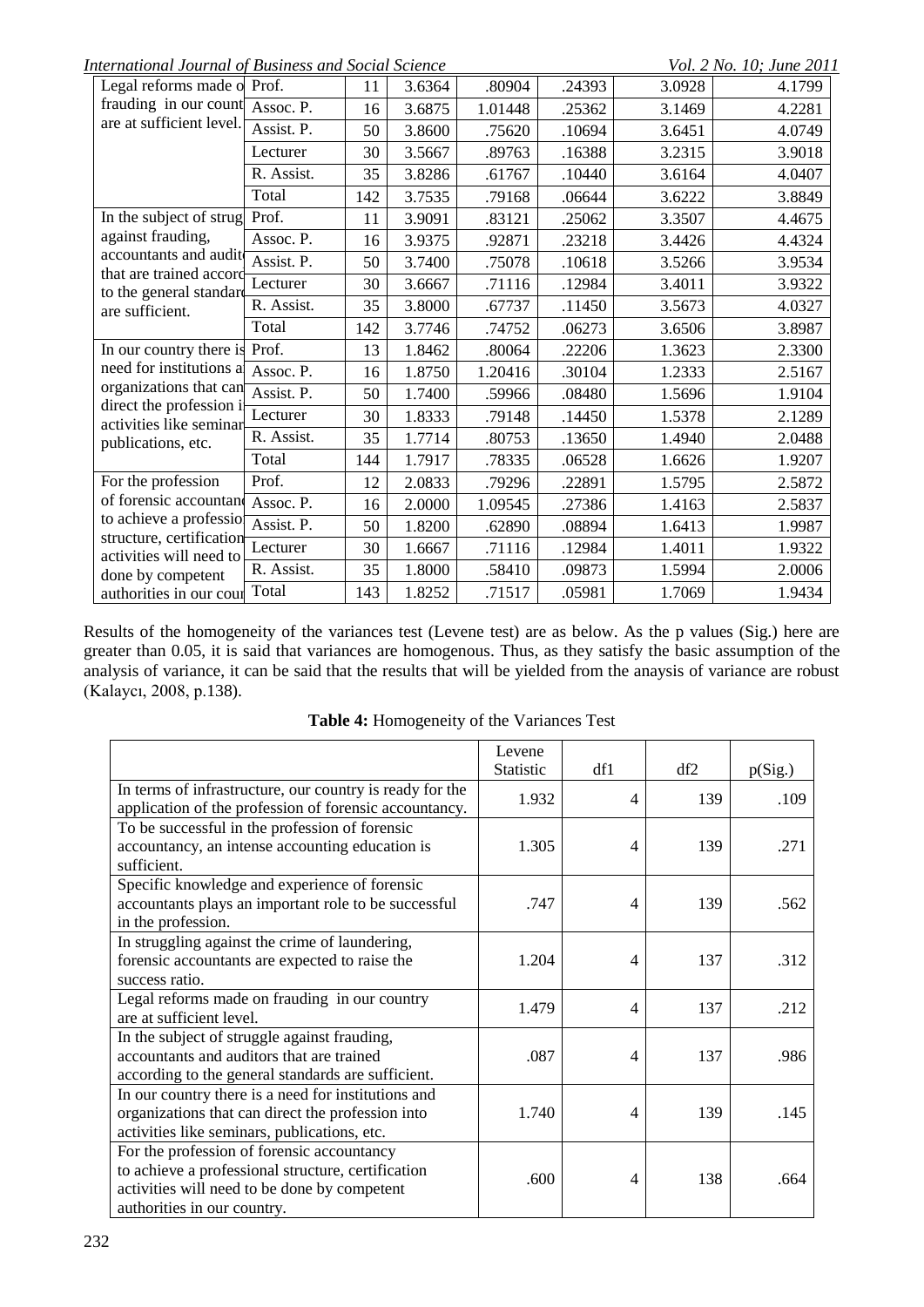Accept or reject table of the hypotheses we formed along with analysis of variance table concerning variables that have homogenous variances are given as below:

|                                                                                                                                                                                |                   | Sum of<br>Squares | Degrees of<br>Freedom (df) | Mean<br>Squares | $\boldsymbol{\mathrm{F}}$ | p(Sig.) | Accept/<br>Reject |
|--------------------------------------------------------------------------------------------------------------------------------------------------------------------------------|-------------------|-------------------|----------------------------|-----------------|---------------------------|---------|-------------------|
| Between the groups, there are no<br>difference among the people who think<br>that in terms of infrastructure, Turkey is                                                        | Between<br>Groups | 5.678             | 4                          | 1.420           | 1.99<br>8                 | .098    |                   |
| ready for the application of the<br>profession of forensic accountancy<br>$(H_{01})$ .                                                                                         | Within<br>Groups  | 98.759            | 139                        | .710            |                           |         | Accept            |
|                                                                                                                                                                                | Total             | 104.438           | 143                        |                 |                           |         |                   |
| Between the groups, there are no<br>difference among the people who think<br>that to be successful in the profession of                                                        | Between<br>Groups | 2.111             | 4                          | .528            | .338                      | .852    |                   |
| forensic accountancy, an intense<br>accounting education is sufficient $(H02)$ .                                                                                               | Within<br>Groups  | 217.194           | 139                        | 1.563           |                           |         | Accept            |
|                                                                                                                                                                                | Total             | 219.306           | 143                        |                 |                           |         |                   |
| Between the groups, there are no<br>difference among the people who think<br>that specific knowledge and experience                                                            | Between<br>Groups | 1.008             | 4                          | .252            | .610                      | .656    |                   |
| of forensic accountants plays an<br>important role to be successful in the<br>profession $(H03)$ .                                                                             | Within<br>Groups  | 57.429            | 139                        | .413            |                           |         | Accept            |
|                                                                                                                                                                                | Total             | 58.438            | 143                        |                 |                           |         |                   |
| Between the groups, there are no differenc<br>among the people who expect that in strug<br>against the crime of laundering, forensic                                           | Between<br>Groups | 7.552             | 4                          | 1.888           | 3.63<br>$\mathbf{1}$      | .008    |                   |
| accountants will raise the<br>success ratio $(H04)$ .                                                                                                                          | Within<br>Groups  | 71.237            | 137                        | .520            |                           |         | Reject            |
|                                                                                                                                                                                | Total             | 78.789            | 141                        |                 |                           |         |                   |
|                                                                                                                                                                                |                   | Sum of            | Degrees of                 | Mean            |                           |         | Accept/           |
|                                                                                                                                                                                |                   | Squares           | Freedom (df)               | Squares         | $_{\rm F}$                | p(Sig.) | Reject            |
| Between the groups, there are no differenc<br>among the people who think that legal<br>reforms made on frauding in Turkey                                                      | Between<br>Groups | 2.032             | 4                          | .508            | .806                      | .523    |                   |
| are at sufficient level $(H05)$ .                                                                                                                                              | Within<br>Groups  | 86.341            | 137                        | .630            |                           |         | Accept            |
|                                                                                                                                                                                | Total             | 88.373            | 141                        |                 |                           |         |                   |
| Between the groups, there are no differenc<br>among the people who think that in the<br>subject of struggle against frauding,                                                  | Between<br>Groups | 1.055             | 4                          | .264            | .465                      | .761    |                   |
| accountants and auditors that are trained<br>according to the general standards are<br>sufficient( $H_{06}$ ).                                                                 | Within<br>Groups  | 77.733            | 137                        | .567            |                           |         | Accept            |
|                                                                                                                                                                                | Total             | 78.789            | 141                        |                 |                           |         |                   |
| Between the groups, there are no differenc<br>among the people who think that in Turke<br>there is a need for institutions and                                                 | Between<br>Groups | .350              | 4                          | .087            | .139                      | .968    |                   |
| organizations that can direct the profession<br>into activities like seminars,<br>publications, etc. $(H07)$ .                                                                 | Within<br>Groups  | 87.400            | 139                        | .629            |                           |         | Accept            |
|                                                                                                                                                                                | Total             | 87.750            | 143                        |                 |                           |         |                   |
| Between the groups, there are no differenc<br>among the people who think that for the<br>profession of forensic accountancy to achi<br>a professional structure, certification | Between<br>Groups | 2.066             | 4                          | .517            | 1.01<br>$\theta$          | .404    |                   |
| activities will need to be done by competer<br>authorities in Turkey $(H08)$ .                                                                                                 | Within<br>Groups  | 70.563            | 138                        | .511            |                           |         | Accept            |
|                                                                                                                                                                                | Total             | 72.629            | 142                        |                 |                           |         |                   |

 $*$  If p< 0,05 then reject Ho.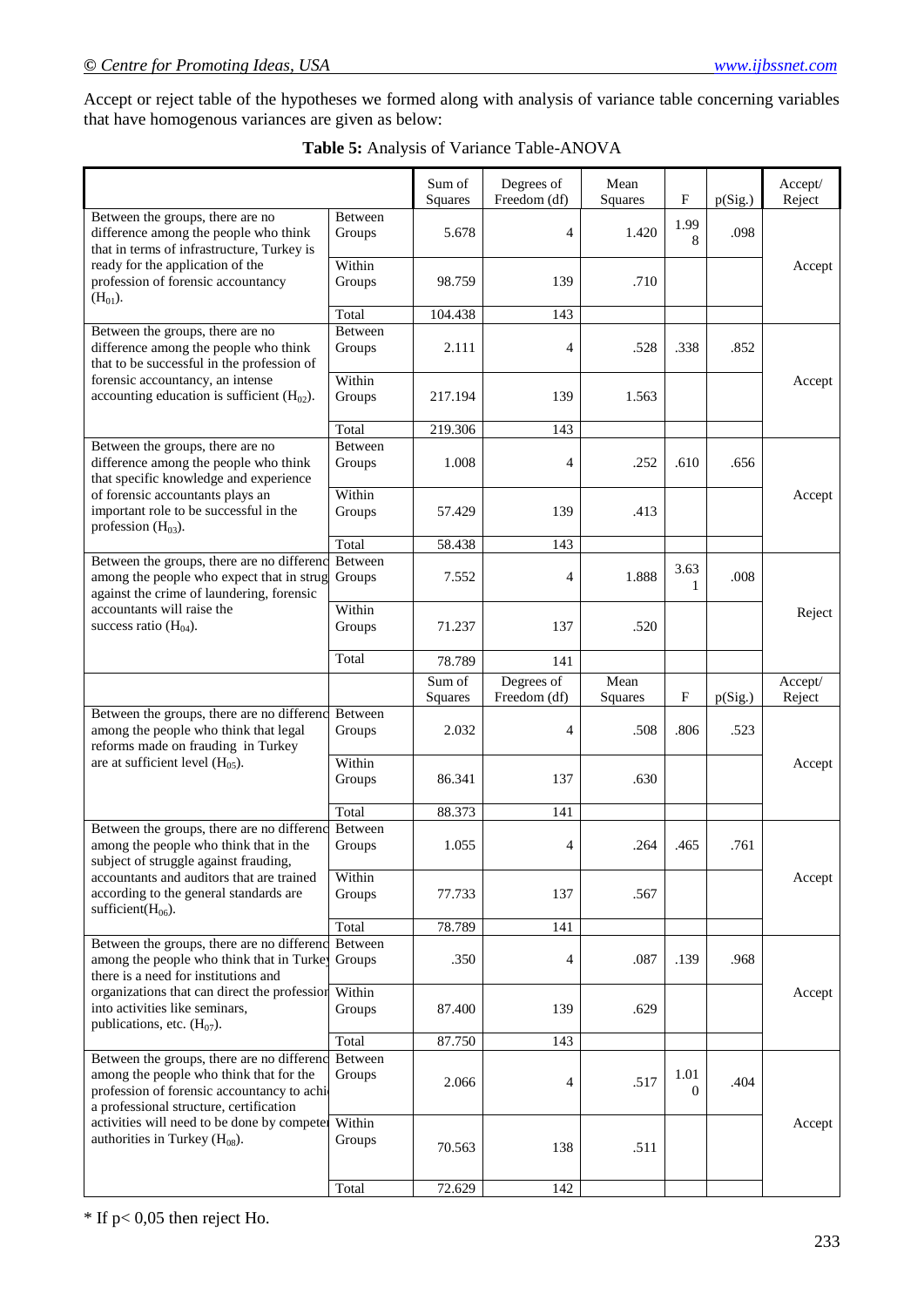Tukey HSD

As it can be understood from Table 5, HA4 has been rejected. In other words "There are difference among the groups who expect that in struggling against the crime of laundering, forensic accountants will raise the success ratio". We will use Turkey test - one of the most commonly used Post Hoc tests - in order to find the groups from which differences existing among groups originated.

|                                              |           |             | Mean                  |                   |         |           | 95% Confidence Interval |
|----------------------------------------------|-----------|-------------|-----------------------|-------------------|---------|-----------|-------------------------|
| Dependent Variables                          | (I) Title | $(J)$ Title | Difference<br>$(I-J)$ | Standard<br>Error | p(Sig.) | Low Limit | Low Limit               |
| Between the groups,                          | Prof.     | Assoc. P.   | $-.35795$             | .28244            | .712    | $-1.1387$ | .4228                   |
| there are no difference                      |           | Assist. P.  | .29455                | .24015            | .736    | $-0.3693$ | .9584                   |
| among the people who                         |           | Lecturer    | .32121                | .25417            | .714    | $-.3814$  | 1.0239                  |
| expect that in struggling                    |           | R. Assist.  | .39740                | .24925            | .504    | $-.2916$  | 1.0865                  |
| against the crime of<br>laundering, forensic | Assoc.    | Prof.       | .35795                | .28244            | .712    | $-4228$   | 1.1387                  |
| accountants will raise                       | Prof.     | Assist. P.  | $.65250(*)$           | .20712            | .017    | .0799     | 1.2251                  |
| the success ratio $(H_{A4})$                 |           | Lecturer    | $.67917(*)$           | .22323            | .023    | .0621     | 1.2963                  |
|                                              |           | R. Assist.  | $.75536(*)$           | .21761            | .006    | .1538     | 1.3569                  |
|                                              | Assist.   | Prof.       | $-.29455$             | .24015            | .736    | $-0.9584$ | .3693                   |
|                                              | Prof      | Assoc. P.   | $-.65250(*)$          | .20712            | .017    | $-1.2251$ | $-.0799$                |
|                                              |           | Lecturer    | .02667                | .16653            | 1.000   | $-.4337$  | .4870                   |
|                                              |           | R. Assist.  | .10286                | .15892            | .967    | $-.3365$  | .5422                   |
|                                              | Lecturer  | Prof.       | $-.32121$             | .25417            | .714    | $-1.0239$ | .3814                   |
|                                              |           | Assoc. P.   | $-.67917(*)$          | .22323            | .023    | $-1.2963$ | $-.0621$                |
|                                              |           | Assist. P.  | $-.02667$             | .16653            | 1.000   | $-4870$   | .4337                   |
|                                              |           | R. Assist.  | .07619                | .17941            | .993    | $-4198$   | .5722                   |
|                                              | Research  | Prof.       | $-.39740$             | .24925            | .504    | $-1.0865$ | .2916                   |
|                                              | Asist.    | Assoc. P.   | $-.75536(*)$          | .21761            | .006    | $-1.3569$ | $-1538$                 |
|                                              |           | Assist. P.  | $-10286$              | .15892            | .967    | $-.5422$  | .3365                   |
|                                              |           | Lecturer    | $-.07619$             | .17941            | .993    | $-0.5722$ | .4198                   |

#### **Table 6:** Multiple Comparison Test

\* The mean difference is significant at the .05 level.

 Associate professors, with regard to research assistants, lecturers and assistant professors, expect more that in struggling against the laundering, forensic accountants will raise the success ratio. But within professors and among other groups there is no significant difference in this subject.

> Table 7: Subgroup Table –  $(H<sub>A4</sub> - in \text{ struggling against the launchering})$ Tukey HSD

|               | N  | Subset for alpha = $.05$ |        |  |
|---------------|----|--------------------------|--------|--|
| Title         | 1  |                          | 2      |  |
| R.<br>Assist. | 35 | 2.0571                   |        |  |
| Lecture<br>r  | 30 | 2.1333                   |        |  |
| Assist.<br>Ρ. | 50 | 2.1600                   |        |  |
| Prof.         | 11 | 2.4545                   | 2.4545 |  |
| Assoc.<br>Р.  | 16 |                          | 2.8125 |  |
| Sig.          |    | .380                     | .489   |  |

Means for groups in homogeneous subsets are displayed.

a Uses Harmonic Mean Sample Size = 21.248.

b The group sizes are unequal. The harmonic mean of the group sizes is used. Type I error levels are not guaranteed.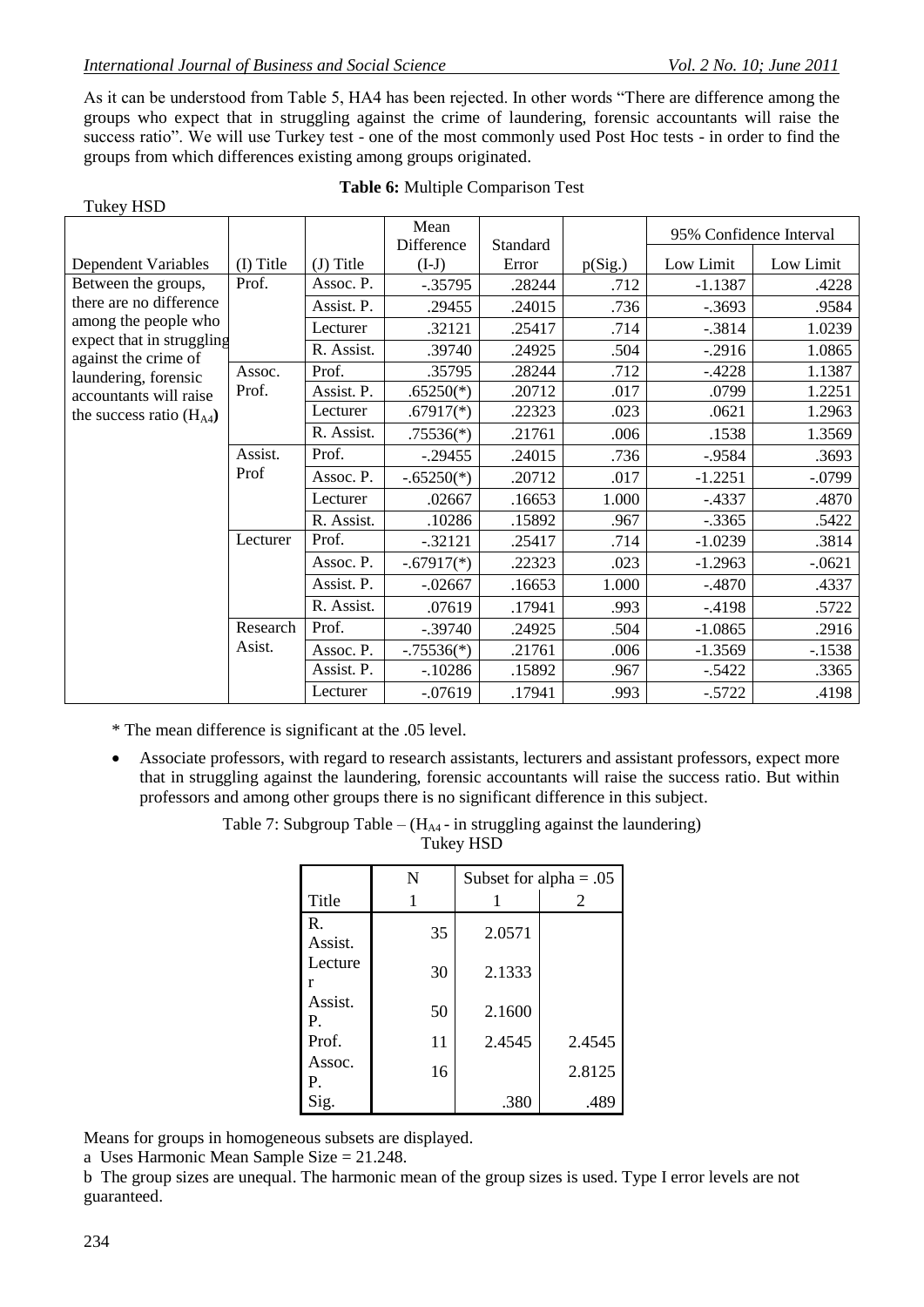While professors and associate professors constitute one group, again professors, assistant professors, lecturers and research assistants were included in a single group within formed subgroups among those who think that in the subject of struggle against laundering, forensic accountants will raise the success ratio. In other words associate professors are different than assistant professors, lecturers and research assistants.

### *Conclusions*

In recent years, experienced transformation and development caused some innovations to be experienced in the profession of accounting. The innovation in the field of accounting auditing is the profession of forensic accountancy. To meet the changing conditions and the need that these conditions give rise, the profession of forensic accountancy has been initiated to apply in the world, while in Turkey it has not been applied yet. In the scope of our study, a survey study aimed at measuring accounting instructors" awareness against this new profession that has not been applied yet, has been made. In consequence of this survey study, the following results have been obtained; Instructors think that in terms of infrastructure, Turkey is ready for the application of the profession. However they expressed that there is a need for institutions and organizations that can direct the profession into activities like seminars, publications, etc. At the same time they indicated that for being successful in the long-run, higher education institutions need to change their training programmes. Despite, instructors found an intense accounting education sufficient in order to be successful in the profession of forensic accounting, they stated that in the subject of struggle against frauding, accountants and audiotors that are trained according to the general standards are not sufficient.

Instructors assert that with the application of the profession in Turkey, the profession of accountancy will have gain prestige and the profession of forensic accountancy will create an innovational effect to the profession of accountancy. Besides the ratio of those think that with the training and seminars will be given by concerning institutions, awareness of the profession can be created, is pretty high. At the same time instructors expect that, in the subject of struggle against the crime of laundering, forensic accountants will raise the success ratio. Associate professors, with regard to research assistants, lecturers and assistant professors, expect more that in struggling against the laundering, forensic accountants will raise the success ratio. Consequently, instructors stated that with the application of the profession of forensic accountancy in Turkey and through organizing activities like seminars, publications, etc. with the support of concerning institutions, organizations, universities and concerning trade associations, awareness against this profession can be constituted. General opinion is; the profession of forensic accountancy will have postive effects to the profession and to the profession members.

| Demographical    |                    | <b>Frequency</b> | $\frac{0}{0}$ |
|------------------|--------------------|------------------|---------------|
| <b>Features</b>  |                    |                  |               |
| <b>Gender</b>    | Female             | 47               | 32.6          |
|                  | Male               | 97               | 67.4          |
| Working          | 1-5 years          | 27               | 18.8          |
| <b>Years</b>     | 6-10 years         | 41               | 28.5          |
|                  | $11-15$ years      | 40               | 27.8          |
|                  | 16 years and above | 36               | 25.0          |
| <b>Title</b>     | Prof.Dr.           | 13               | 9.0           |
|                  | Assoc.ProfDr.      | 16               | 11.1          |
|                  | Assist.Prof.Dr.    | 50               | 34.7          |
|                  | Lecturer           | 30               | 20.8          |
|                  | Research Assist.   | 35               | 24.3          |
| Age              | 20-29              | 25               | 17.4          |
|                  | 30-39              | 74               | 51.4          |
|                  | 40-49              | 28               | 19.4          |
|                  | 50 and above       | 17               | 11.8          |
| <b>State of</b>  | Bachelor's Degree  | 6                | 4.2           |
| <b>Education</b> | Master's Degree    | 32               | 22.2          |
|                  | Ph.D. Degree       | 106              | 73.6          |
|                  | Total              | 144              | 100           |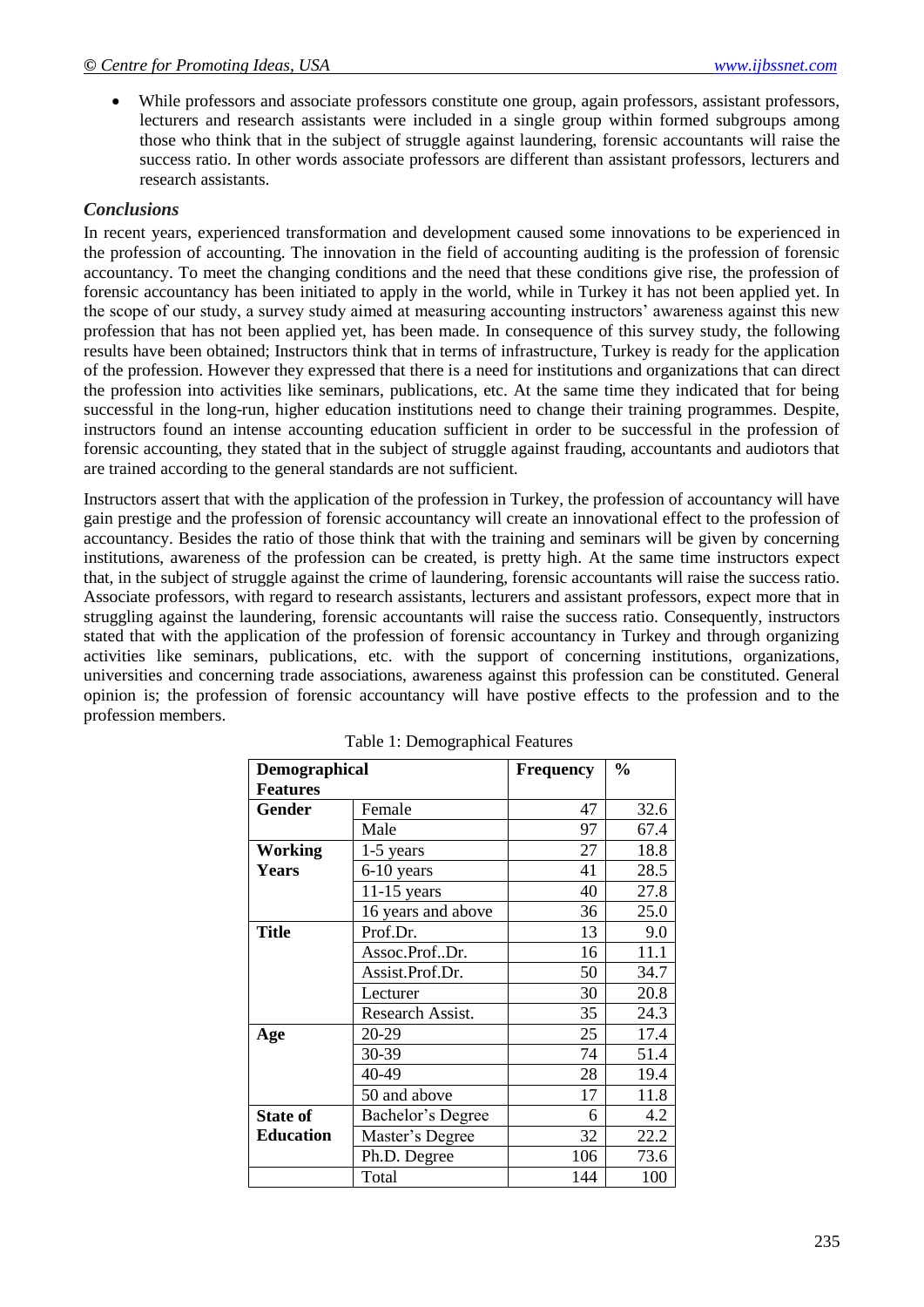|                                                                       |                         | Frequency      | $\%$ |
|-----------------------------------------------------------------------|-------------------------|----------------|------|
| To be successful in the profession of forensic accountancy, an        | <b>Absolutely Agree</b> | 28             | 19.4 |
| intense accounting education is sufficient.                           | Agree                   | 50             | 34.7 |
|                                                                       | Neutral                 | 12             | 8.3  |
|                                                                       | Disagree                | 48             | 33.3 |
|                                                                       | Absolutely              |                |      |
|                                                                       | Disagree                | 6              | 4.2  |
| In terms of infrastructure, our country is ready for the application  | <b>Absolutely Agree</b> | 3              | 2.1  |
| of the profession of forensic accountancy.                            | Agree                   | 19             | 13.2 |
|                                                                       | Neutral                 | 47             | 32.6 |
|                                                                       | Disagree                | 68             | 47.2 |
|                                                                       | Absolutely              | 7              | 4.9  |
|                                                                       | Disagree                |                |      |
| Specific knowledge and experience of forensic accountants plays       | <b>Absolutely Agree</b> | 64             | 44.4 |
| an important role to be successful in the profession.                 | Agree                   | 77             | 53.5 |
|                                                                       | Neutral                 | $\blacksquare$ |      |
|                                                                       | Disagree                | $\sqrt{2}$     | 1.4  |
|                                                                       | Absolutely              |                |      |
|                                                                       | Disagree                | 1              | .7   |
| With the application of forensic accountancy in our country,          | <b>Absolutely Agree</b> | 40             | 27.8 |
| the profession of accountancy will have gain prestige.                | Agree                   | 72             | 50.0 |
|                                                                       | Neutral                 | 21             | 14.6 |
|                                                                       | Disagree                | 8              | 5.6  |
|                                                                       | Absolutely              |                |      |
|                                                                       | Disagree                | 2              | 1.4  |
| As the service of expertise in our country is at sufficient level,    | <b>Absolutely Agree</b> | 3              | 2.1  |
| there is no need for the service of "litigation support consultancy". | Agree                   | $\overline{7}$ | 4.9  |
|                                                                       | Neutral                 | 24             | 16.7 |
|                                                                       | Disagree                | 90             | 62.5 |
|                                                                       | Absolutely              |                |      |
|                                                                       | Disagree                | 20             | 13.9 |
| In struggling against the crime of laundering,                        | <b>Absolutely Agree</b> | 20             | 13.9 |
| forensic accountants are expected to raise the success ratio.         | Agree                   | 76             | 52.8 |
|                                                                       | Neutral                 | 41             | 28.5 |
|                                                                       | Disagree                | 4              | 2.8  |
|                                                                       | Absolutely              |                |      |
|                                                                       | Disagree                | 1              | .7   |
| Legal reforms made on frauding in our country are at sufficient       | <b>Absolutely Agree</b> | $\overline{c}$ | 1.4  |
| level.                                                                | Agree                   | 10             | 6.9  |
|                                                                       | Neutral                 | 24             | 16.7 |
|                                                                       | Disagree                | 91             | 63.2 |
|                                                                       | Absolutely              |                |      |
|                                                                       | Disagree                | 15             | 10.4 |
| In the subject of struggle against frauding, accountants and          | <b>Absolutely Agree</b> | 1              | .7   |
| auditors that are trained according to the general standards          | Agree                   | 10             | 6.9  |
| are sufficient.                                                       | Neutral                 | 23             | 16.0 |
|                                                                       | Disagree                | 94             | 65.3 |
|                                                                       | Absolutely              |                |      |
|                                                                       | Disagree                | 14             | 9.7  |
| Forensic accountants are expexted to provide support for              | <b>Absolutely Agree</b> | 16             | 11.1 |
| internal controlling activities.                                      | Agree                   | 88             | 61.1 |
|                                                                       | Neutral                 | 21             | 14.6 |
|                                                                       | Disagree                | 18             | 12.5 |
|                                                                       | Absolutely              |                |      |
|                                                                       | Disagree                | 1              | .7   |
| In our country there is a need for institutions and organizations     | <b>Absolutely Agree</b> | 51             | 35.4 |
| that can direct the profession into activities like seminars,         | Agree                   | 81             | 56.3 |
| publications, etc.                                                    | Neutral                 | 5              | 3.5  |
|                                                                       | Disagree                | 5              | 3.5  |
|                                                                       | Absolutely              | $\sqrt{2}$     | 1.4  |

# **Table 2:** Questions Concerning the Profession of Forensic Accountancy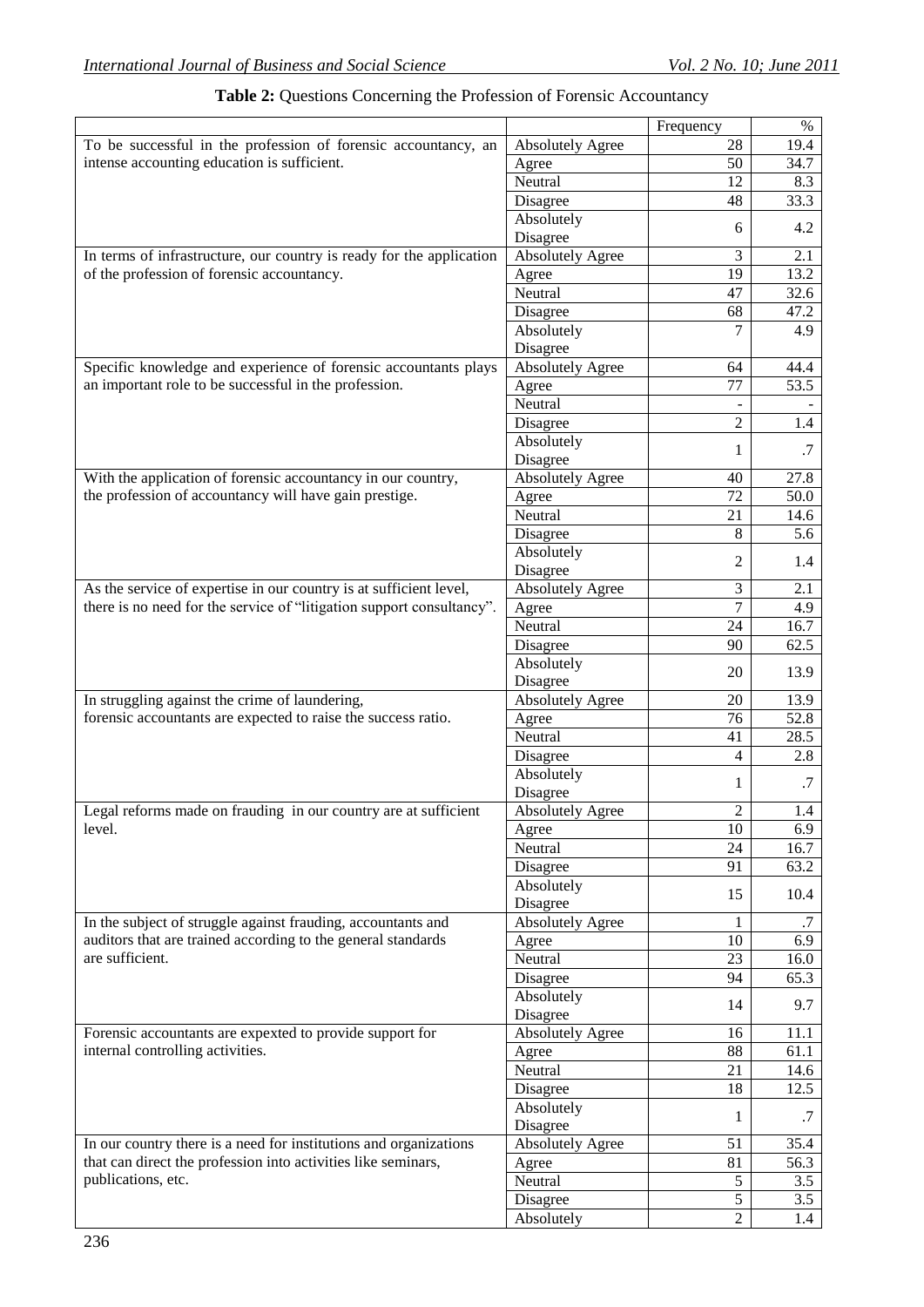|                                                                    | Disagree                |                |                 |
|--------------------------------------------------------------------|-------------------------|----------------|-----------------|
| With the training and seminars will be given by concerning         | <b>Absolutely Agree</b> | 49             | 34.0            |
| institutions, awareness of the profession can be created.          | Agree                   | 91             | 63.2            |
|                                                                    | Neutral                 |                | .7              |
|                                                                    | Disagree                | 1              | $\overline{.7}$ |
|                                                                    | Absolutely              | $\overline{2}$ | 1.4             |
|                                                                    | Disagree                |                |                 |
| For the profession of forensic accountancy to be successful        | <b>Absolutely Agree</b> | 27             | 18.8            |
| in the long-run, higher education institutions will need to        | Agree                   | 77             | 53.5            |
| change their training programmes.                                  | Neutral                 | 25             | 17.4            |
|                                                                    | Disagree                | 13             | 9.0             |
|                                                                    | Absolutely              | $\overline{2}$ | 1.4             |
|                                                                    | Disagree                |                |                 |
| For the profession of forensic accountancy to achieve a            | <b>Absolutely Agree</b> | 44             | 30.6            |
| professional structure, certification activities will need to      | Agree                   | 86             | 59.7            |
| be done by competent authorities in our country.                   | Neutral                 | 8              | 5.6             |
|                                                                    | Disagree                | 4              | 2.8             |
|                                                                    | Absolutely              |                | .7              |
|                                                                    | Disagree                |                |                 |
| The profession of forensic accountancy will create an innovational | <b>Absolutely Agree</b> | 47             | 32.6            |
| effect to the profession of accountancy.                           | Agree                   | 73             | 50.7            |
|                                                                    | Neutral                 | 14             | 9.7             |
|                                                                    | Disagree                | 9              | 6.3             |
|                                                                    | Absolutely              | 1              | .7              |
|                                                                    | Disagree                |                |                 |

# **Table 3:** Descriptive Statistical Data

|                                                 |            |           |        | Standard  | Standard | 95% Confidence Interval |                   |
|-------------------------------------------------|------------|-----------|--------|-----------|----------|-------------------------|-------------------|
|                                                 |            | ${\bf N}$ | Mean   | Deviation | Error    | Low Limit               | <b>High Limit</b> |
| In terms of                                     | Prof.      | 13        | 3.3077 | 1.10940   | .30769   | 2.6373                  | 3.9781            |
| infrastructure, our                             | Assoc. P.  | 16        | 3.3125 | 1.07819   | .26955   | 2.7380                  | 3.8870            |
| country is ready for the                        | Assist. P. | 50        | 3.3000 | .73540    | .10400   | 3.0910                  | 3.5090            |
| application of the<br>profession of forensic    | Lecturer   | 30        | 3.2333 | .81720    | .14920   | 2.9282                  | 3.5385            |
| accountancy.                                    | R. Assist. | 35        | 3.7429 | .78000    | .13184   | 3.4749                  | 4.0108            |
|                                                 | Total      | 144       | 3.3958 | .85459    | .07122   | 3.2551                  | 3.5366            |
| To be successful in the                         | Prof.      | 13        | 2.7692 | 1.42325   | .39474   | 1.9092                  | 3.6293            |
| profession of forensic                          | Assoc. P.  | 16        | 3.0000 | 1.36626   | .34157   | 2.2720                  | 3.7280            |
| accountancy, an                                 | Assist. P. | 50        | 2.6400 | 1.13856   | .16102   | 2.3164                  | 2.9636            |
| intense accounting<br>education is sufficient.  | Lecturer   | 30        | 2.6333 | 1.27261   | .23235   | 2.1581                  | 3.1085            |
|                                                 | R. Assist. | 35        | 2.6000 | 1.26491   | .21381   | 2.1655                  | 3.0345            |
|                                                 | Total      | 144       | 2.6806 | 1.23839   | .10320   | 2.4766                  | 2.8845            |
| Specific knowledge                              | Prof.      | 13        | 1.6154 | .50637    | .14044   | 1.3094                  | 1.9214            |
| and experience of                               | Assoc. P.  | 16        | 1.7500 | 1.00000   | .25000   | 1.2171                  | 2.2829            |
| forensic accountants<br>plays an important role | Assist. P. | 50        | 1.5000 | .50508    | .07143   | 1.3565                  | 1.6435            |
| to be successful in the                         | Lecturer   | 30        | 1.6333 | .66868    | .12208   | 1.3836                  | 1.8830            |
| profession.                                     | R. Assist. | 35        | 1.6571 | .63906    | .10802   | 1.4376                  | 1.8767            |
|                                                 | Total      | 144       | 1.6042 | .63926    | .05327   | 1.4989                  | 1.7095            |
| In struggling against                           | Prof.      | 11        | 2.4545 | .68755    | .20730   | 1.9926                  | 2.9164            |
| the crime of laundering,                        | Assoc. P.  | 16        | 2.8125 | 1.04682   | .26171   | 2.2547                  | 3.3703            |
| forensic accountants                            | Assist. P. | 50        | 2.1600 | .65027    | .09196   | 1.9752                  | 2.3448            |
| are expected to raise<br>the success ratio.     | Lecturer   | 30        | 2.1333 | .62881    | .11480   | 1.8985                  | 2.3681            |
|                                                 | R. Assist. | 35        | 2.0571 | .72529    | .12260   | 1.8080                  | 2.3063            |
|                                                 | Total      | 142       | 2.2254 | .74752    | .06273   | 2.1013                  | 2.3494            |
| Legal reforms made on                           | Prof.      | 11        | 3.6364 | .80904    | .24393   | 3.0928                  | 4.1799            |
| frauding in our country                         | Assoc. P.  | 16        | 3.6875 | 1.01448   | .25362   | 3.1469                  | 4.2281            |
| are at sufficient level.                        | Assist. P. | 50        | 3.8600 | .75620    | .10694   | 3.6451                  | 4.0749            |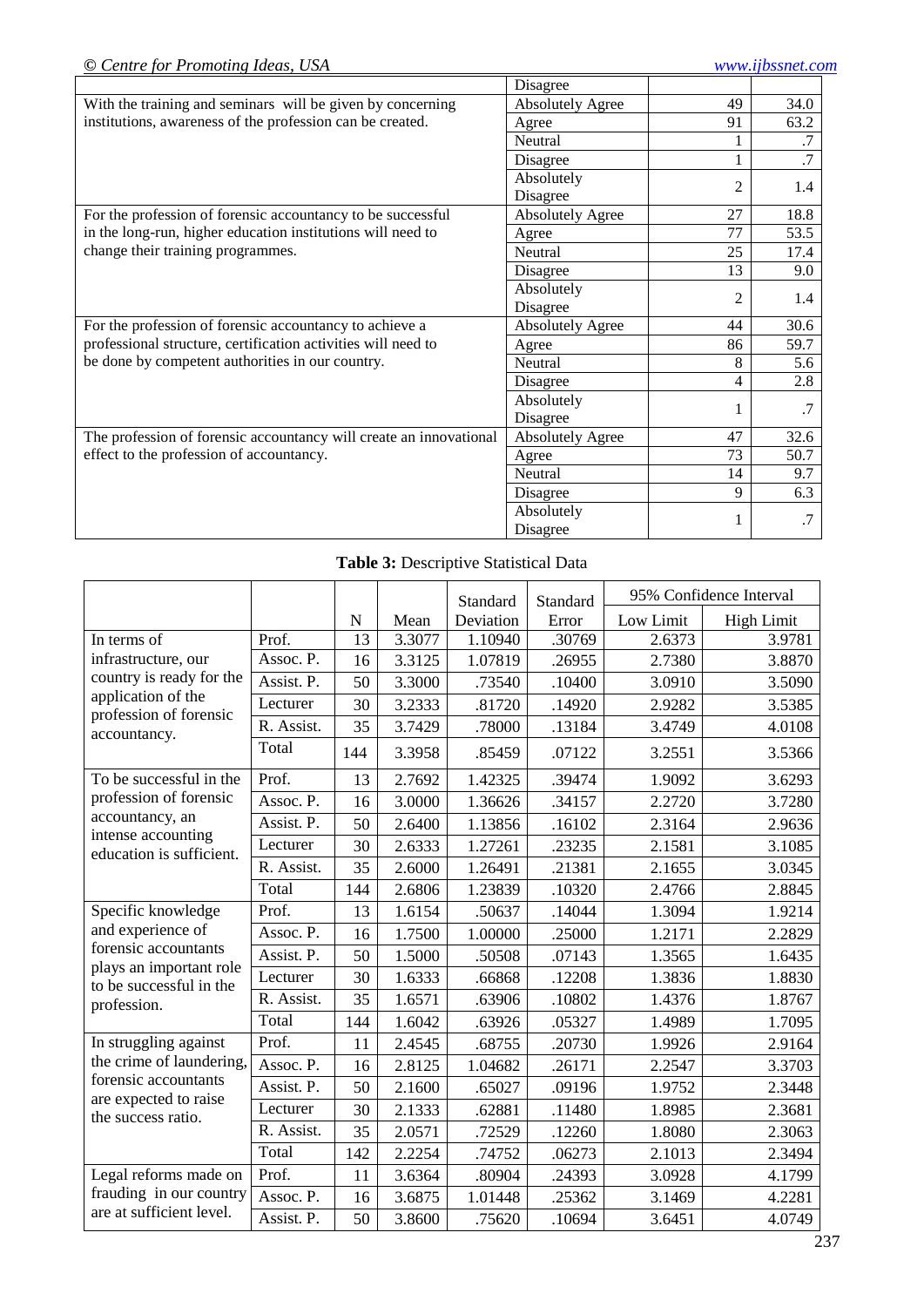*International Journal of Business and Social Science* Vol. 2 No. 10; June 2011

|                                                         | Lecturer                       | 30  | 3.5667 | .89763  | .16388 | 3.2315 | 3.9018 |
|---------------------------------------------------------|--------------------------------|-----|--------|---------|--------|--------|--------|
|                                                         | R. Assist.                     | 35  | 3.8286 | .61767  | .10440 | 3.6164 | 4.0407 |
|                                                         | Total                          | 142 | 3.7535 | .79168  | .06644 | 3.6222 | 3.8849 |
| In the subject of struggle                              | Prof.                          | 11  | 3.9091 | .83121  | .25062 | 3.3507 | 4.4675 |
| against frauding,                                       | Assoc. P.                      | 16  | 3.9375 | .92871  | .23218 | 3.4426 | 4.4324 |
| accountants and auditors<br>that are trained according  | Assist. P.                     | 50  | 3.7400 | .75078  | .10618 | 3.5266 | 3.9534 |
| to the general standards                                | Lecturer                       | 30  | 3.6667 | .71116  | .12984 | 3.4011 | 3.9322 |
| are sufficient.                                         | R. Assist.                     | 35  | 3.8000 | .67737  | .11450 | 3.5673 | 4.0327 |
|                                                         | Total                          | 142 | 3.7746 | .74752  | .06273 | 3.6506 | 3.8987 |
| In our country there is a                               | Prof.                          | 13  | 1.8462 | .80064  | .22206 | 1.3623 | 2.3300 |
| need for institutions and                               | Assoc. P.                      | 16  | 1.8750 | 1.20416 | .30104 | 1.2333 | 2.5167 |
| organizations that can                                  | Assist. P.                     | 50  | 1.7400 | .59966  | .08480 | 1.5696 | 1.9104 |
| direct the profession into<br>activities like seminars, | $\label{eq:1} \text{Lecturer}$ | 30  | 1.8333 | .79148  | .14450 | 1.5378 | 2.1289 |
| publications, etc.                                      | R. Assist.                     | 35  | 1.7714 | .80753  | .13650 | 1.4940 | 2.0488 |
|                                                         | Total                          | 144 | 1.7917 | .78335  | .06528 | 1.6626 | 1.9207 |
| For the profession                                      | Prof.                          | 12  | 2.0833 | .79296  | .22891 | 1.5795 | 2.5872 |
| of forensic accountancy                                 | Assoc. P.                      | 16  | 2.0000 | 1.09545 | .27386 | 1.4163 | 2.5837 |
| to achieve a professional                               | Assist. P.                     | 50  | 1.8200 | .62890  | .08894 | 1.6413 | 1.9987 |
| structure, certification<br>activities will need to be  | Lecturer                       | 30  | 1.6667 | .71116  | .12984 | 1.4011 | 1.9322 |
| done by competent                                       | R. Assist.                     | 35  | 1.8000 | .58410  | .09873 | 1.5994 | 2.0006 |
| authorities in our country                              | Total                          | 143 | 1.8252 | .71517  | .05981 | 1.7069 | 1.9434 |

# **Table 4:** Homogeneity of the Variances Test

|                                                     | Levene           |     |     |         |
|-----------------------------------------------------|------------------|-----|-----|---------|
|                                                     | <b>Statistic</b> | df1 | df2 | p(Sig.) |
| In terms of infrastructure, our country is ready    |                  |     |     |         |
| for the application of the profession of            | 1.932            | 4   | 139 | .109    |
| forensic accountancy.                               |                  |     |     |         |
| To be successful in the profession of forensic      |                  |     |     |         |
| accountancy, an intense accounting education        | 1.305            | 4   | 139 | .271    |
| is sufficient.                                      |                  |     |     |         |
| Specific knowledge and experience of forensic       |                  |     |     |         |
| accountants plays an important role to be           | .747             | 4   | 139 | .562    |
| successful in the profession.                       |                  |     |     |         |
| In struggling against the crime of laundering,      |                  |     |     |         |
| forensic accountants are expected to raise the      | 1.204            | 4   | 137 | .312    |
| success ratio.                                      |                  |     |     |         |
| Legal reforms made on frauding in our country       | 1.479            | 4   | 137 | .212    |
| are at sufficient level.                            |                  |     |     |         |
| In the subject of struggle against frauding,        |                  |     |     |         |
| accountants and auditors that are trained           | .087             | 4   | 137 | .986    |
| according to the general standards are sufficient   |                  |     |     |         |
| In our country there is a need for institutions and |                  |     |     |         |
| organizations that can direct the profession into   | 1.740            | 4   | 139 | .145    |
| activities like seminars, publications, etc.        |                  |     |     |         |
| For the profession of forensic accountancy          |                  |     |     |         |
| to achieve a professional structure, certification  |                  |     |     |         |
| activities will need to be done by competent        | .600             | 4   | 138 | .664    |
| authorities in our country.                         |                  |     |     |         |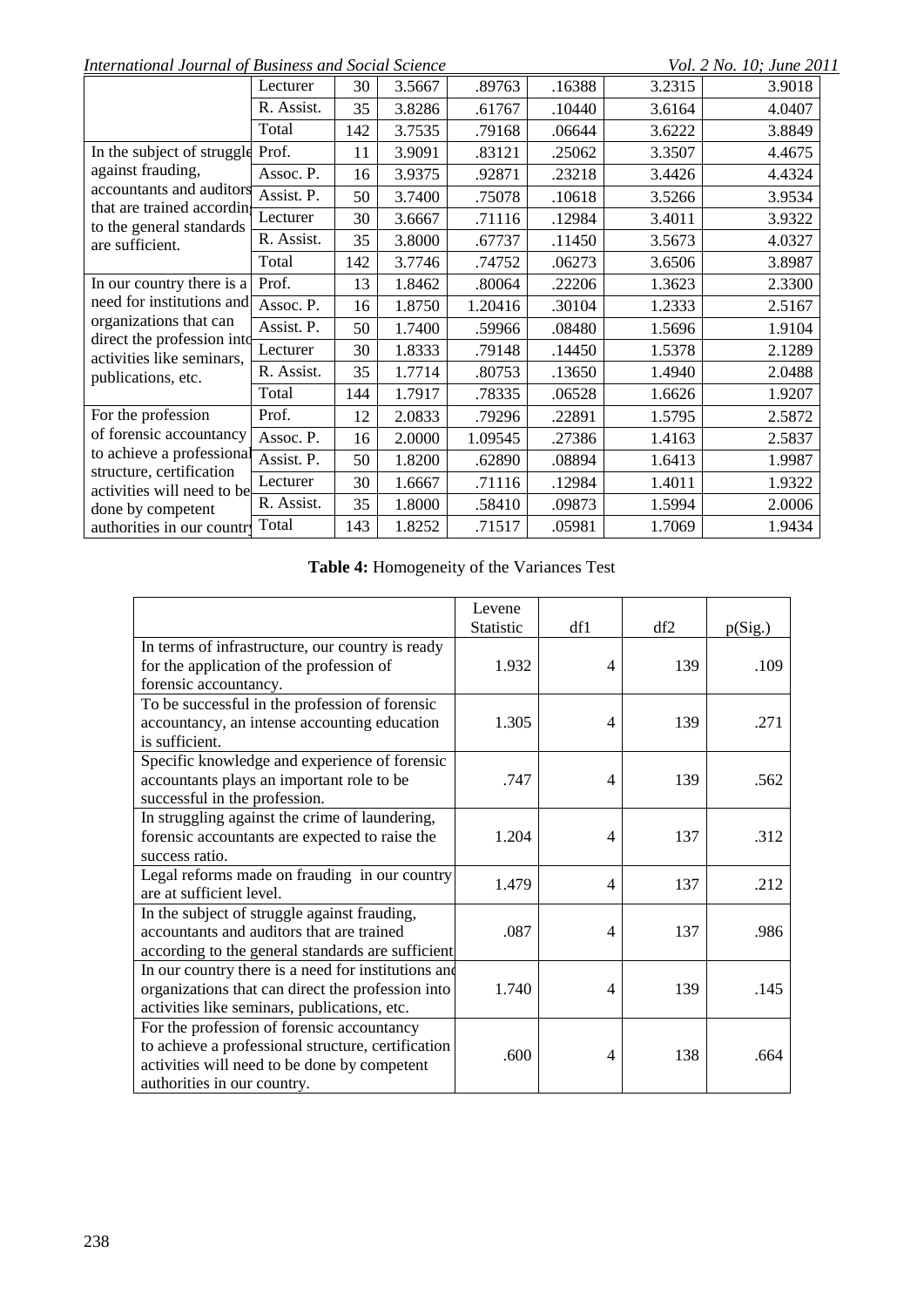|                                                                                                                                                                          |                          |                   | Table 5: Analysis of Variance Table-ANOVA |                 |                           |        |                   |
|--------------------------------------------------------------------------------------------------------------------------------------------------------------------------|--------------------------|-------------------|-------------------------------------------|-----------------|---------------------------|--------|-------------------|
|                                                                                                                                                                          |                          | Sum of<br>Squares | Degrees of<br>Freedom (df)                | Mean<br>Squares | $\boldsymbol{\mathrm{F}}$ | p(Sig. | Accept/<br>Reject |
| Between the groups, there are no<br>difference among the people who<br>think that in terms of infrastructure,                                                            | <b>Between</b><br>Groups | 5.678             | 4                                         | 1.420           | 1.99<br>8                 | .098   |                   |
| Turkey is ready for the application<br>of the profession of forensic<br>accountancy $(H01)$ .                                                                            | Within<br>Groups         | 98.759            | 139                                       | .710            |                           |        | Accept            |
|                                                                                                                                                                          | Total                    | 104.438           | 143                                       |                 |                           |        |                   |
| Between the groups, there are no<br>difference among the people who<br>think that to be successful in the                                                                | Between<br>Groups        | 2.111             | 4                                         | .528            | .338                      | .852   |                   |
| profession of forensic accountancy,<br>an intense accounting education is<br>sufficient $(H02)$ .                                                                        | Within<br>Groups         | 217.194           | 139                                       | 1.563           |                           |        | Accept            |
|                                                                                                                                                                          | Total                    | 219.306           | 143                                       |                 |                           |        |                   |
| Between the groups, there are no<br>difference among the people who<br>think that specific knowledge and                                                                 | Between<br>Groups        | 1.008             | 4                                         | .252            | .610                      | .656   |                   |
| experience of forensic accountants<br>plays an important role to be<br>successful in the profession $(H03)$ .                                                            | Within<br>Groups         | 57.429            | 139                                       | .413            |                           |        | Accept            |
|                                                                                                                                                                          | Total                    | 58.438            | 143                                       |                 |                           |        |                   |
| Between the groups, there are no diff<br>among the people who expect that in<br>against the crime of laundering, forer                                                   | Between<br>Groups        | 7.552             | 4                                         | 1.888           | 3.63<br>1                 | .008   |                   |
| accountants will raise the<br>success ratio $(H04)$ .                                                                                                                    | Within<br>Groups         | 71.237            | 137                                       | .520            |                           |        | Reject            |
|                                                                                                                                                                          | Total                    | 78.789            | 141                                       |                 |                           |        |                   |
| Between the groups, there are no diff<br>among the people who think that lega<br>reforms made on frauding in Turkey                                                      | Between<br>Groups        | 2.032             | 4                                         | .508            | .806                      | .523   |                   |
| are at sufficient level $(H_{05})$ .                                                                                                                                     | Within<br>Groups         | 86.341            | 137                                       | .630            |                           |        | Accept            |
|                                                                                                                                                                          | Total                    | 88.373            | 141                                       |                 |                           |        |                   |
| Between the groups, there are no diff<br>among the people who think that in t<br>subject of struggle against frauding,                                                   | Between<br>Groups        | 1.055             | 4                                         | .264            | .465                      | .761   |                   |
| accountants and auditors that are train<br>according to the general standards<br>are sufficient( $H_{06}$ ).                                                             | Within<br>Groups         | 77.733            | 137                                       | .567            |                           |        | Accept            |
|                                                                                                                                                                          | Total                    | 78.789            | 141                                       |                 |                           |        |                   |
| Between the groups, there are no diff<br>among the people who think that in T<br>there is a need for institutions and                                                    | Between<br>Groups        | .350              | 4                                         | .087            | .139                      | .968   |                   |
| organizations that can direct the profe Within<br>into activities like seminars,<br>publications, etc. $(H07)$ .                                                         | Groups                   | 87.400            | 139                                       | .629            |                           |        | Accept            |
|                                                                                                                                                                          | Total                    | 87.750            | 143                                       |                 |                           |        |                   |
| Between the groups, there are no diff Between<br>among the people who think that for<br>profession of forensic accountancy to<br>a professional structure, certification | Groups                   | 2.066             | 4                                         | .517            | 1.01<br>0                 | .404   |                   |
| activities will need to be done by con<br>authorities in Turkey $(H_{08})$ .                                                                                             | Within<br>Groups         | 70.563            | 138                                       | .511            |                           |        | Accept            |
|                                                                                                                                                                          | Total                    | 72.629            | 142                                       |                 |                           |        |                   |

 $*$  If p< 0,05 then reject Ho.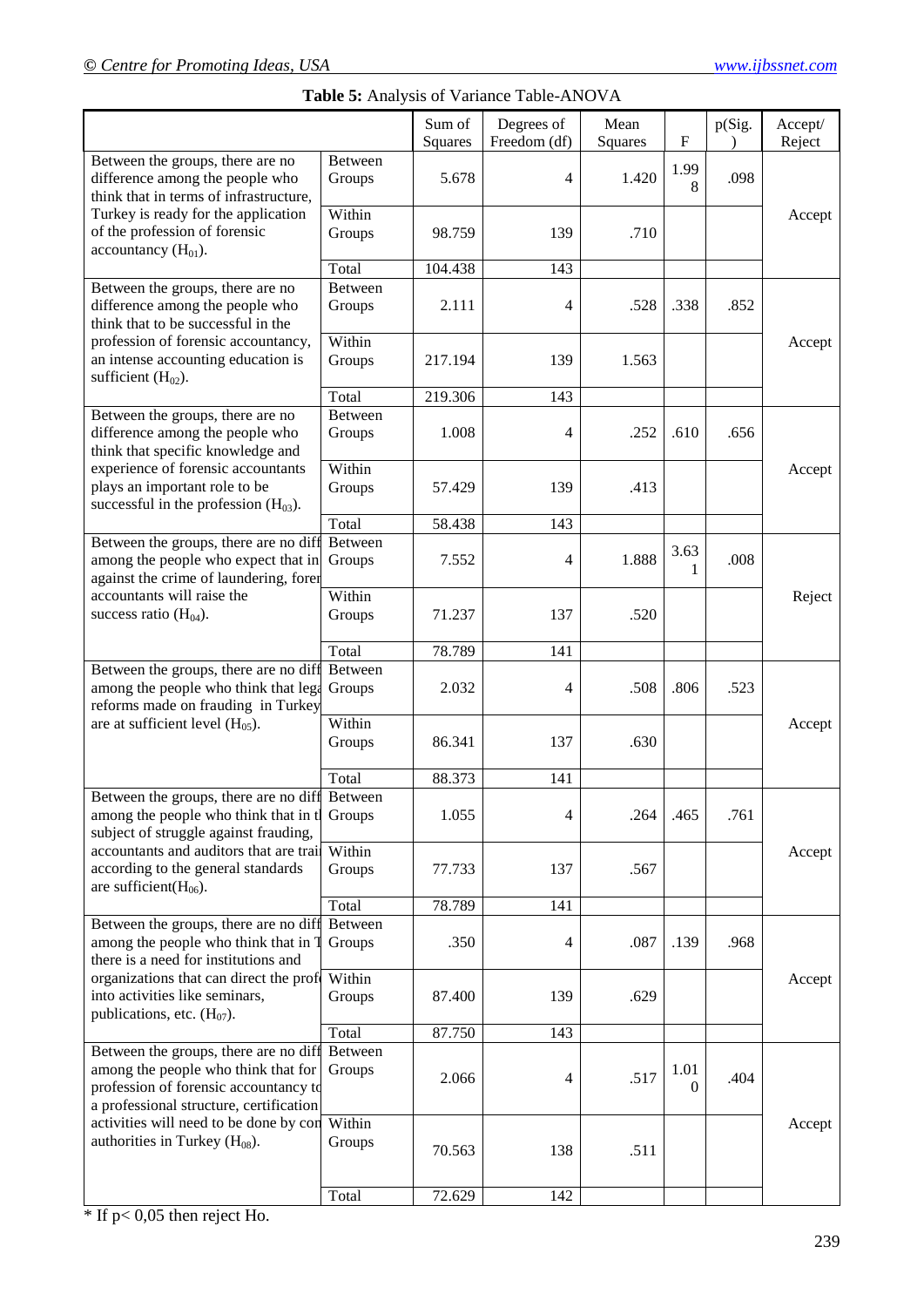| <b>Tukey HSD</b>                                  |                 |             |                    |          |         |                         |           |
|---------------------------------------------------|-----------------|-------------|--------------------|----------|---------|-------------------------|-----------|
|                                                   |                 |             | Mean<br>Difference | Standard |         | 95% Confidence Interval |           |
| <b>Dependent Variables</b>                        | (I) Title       | $(J)$ Title | $(I-J)$            | Error    | p(Sig.) | Low Limit               | Low Limit |
| Between the groups,                               | Prof.           | Assoc. P.   | $-.35795$          | .28244   | .712    | $-1.1387$               | .4228     |
| there are no difference                           |                 | Assist. P.  | .29455             | .24015   | .736    | $-.3693$                | .9584     |
| among the people who<br>expect that in struggling |                 | Lecturer    | .32121             | .25417   | .714    | $-.3814$                | 1.0239    |
| against the crime of                              |                 | R. Assist.  | .39740             | .24925   | .504    | $-.2916$                | 1.0865    |
| laundering, forensic                              | Assoc.          | Prof.       | .35795             | .28244   | .712    | $-.4228$                | 1.1387    |
| accountants will raise                            | Prof.           | Assist. P.  | $.65250(*)$        | .20712   | .017    | .0799                   | 1.2251    |
| the success ratio $(H_{A4})$                      |                 | Lecturer    | $.67917(*)$        | .22323   | .023    | .0621                   | 1.2963    |
|                                                   |                 | R. Assist.  | $.75536(*)$        | .21761   | .006    | .1538                   | 1.3569    |
|                                                   | Assist.<br>Prof | Prof.       | $-.29455$          | .24015   | .736    | $-0.9584$               | .3693     |
|                                                   |                 | Assoc. P.   | $-.65250(*)$       | .20712   | .017    | $-1.2251$               | $-.0799$  |
|                                                   |                 | Lecturer    | .02667             | .16653   | 1.000   | $-.4337$                | .4870     |
|                                                   |                 | R. Assist.  | .10286             | .15892   | .967    | $-.3365$                | .5422     |
|                                                   | Lecturer        | Prof.       | $-.32121$          | .25417   | .714    | $-1.0239$               | .3814     |
|                                                   |                 | Assoc. P.   | $-.67917(*)$       | .22323   | .023    | $-1.2963$               | $-.0621$  |
|                                                   |                 | Assist. P.  | $-.02667$          | .16653   | 1.000   | $-.4870$                | .4337     |
|                                                   |                 | R. Assist.  | .07619             | .17941   | .993    | $-.4198$                | .5722     |
|                                                   | Research        | Prof.       | $-.39740$          | .24925   | .504    | $-1.0865$               | .2916     |
|                                                   | Asist.          | Assoc. P.   | $-.75536(*)$       | .21761   | .006    | $-1.3569$               | $-1538$   |
|                                                   |                 | Assist. P.  | $-.10286$          | .15892   | .967    | $-.5422$                | .3365     |
|                                                   |                 | Lecturer    | $-.07619$          | .17941   | .993    | $-.5722$                | .4198     |

### **Table 6:** Multiple Comparison Test

\* The mean difference is significant at the .05 level.

| I UKEY HSD    |    |                          |        |  |  |
|---------------|----|--------------------------|--------|--|--|
|               | N  | Subset for alpha = $.05$ |        |  |  |
| Title         |    |                          | 2      |  |  |
| R.<br>Assist. | 35 | 2.0571                   |        |  |  |
| Lecture<br>r  | 30 | 2.1333                   |        |  |  |
| Assist.<br>P. | 50 | 2.1600                   |        |  |  |
| Prof.         | 11 | 2.4545                   | 2.4545 |  |  |
| Assoc.<br>Р.  | 16 |                          | 2.8125 |  |  |
| Sig.          |    | .380                     | .489   |  |  |

#### **Table 7** : Subgroup Table –  $(H_{A4} - in \text{ struggling against the launchering})$  $\overline{\text{Tr}}$

Means for groups in homogeneous subsets are displayed.

a Uses Harmonic Mean Sample Size = 21.248.

b The group sizes are unequal. The harmonic mean of the group sizes is used. Type I error levels are not guaranteed.